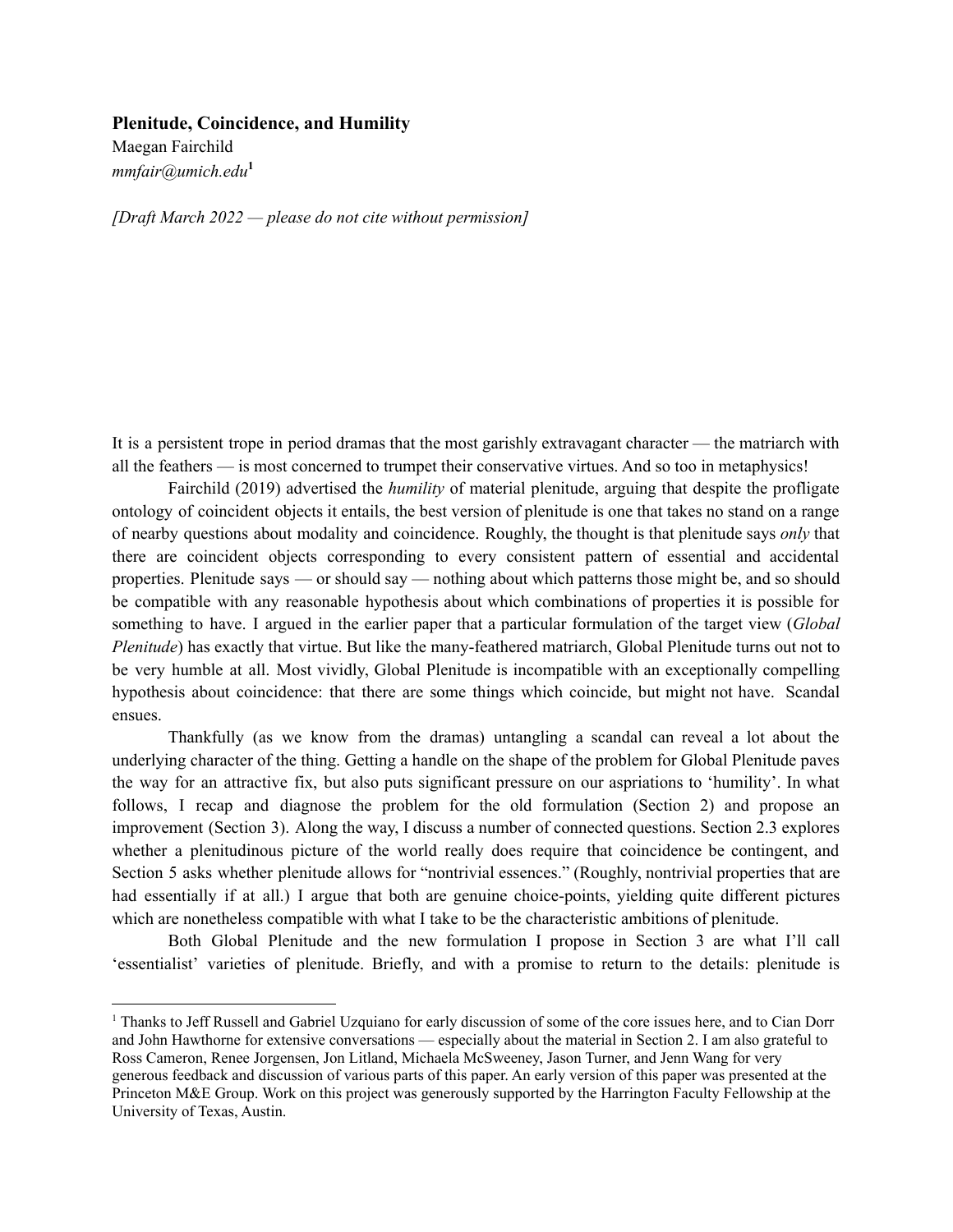sometimes expressed with the slogan "*there is an object for every modal profile"*. But we can fill out 'modal profile' in a number of different ways. In this paper —following, for example, Bennett (2004), Leslie (2011), and Fairchild (2019) — I begin by thinking of modal profiles as *patterns of essential and accidental properties*. But we could instead start by understanding modal profiles as modal 'paths', given by (perhaps partial) functions from (eg.) worlds to filled regions of spacetime, or worlds to suitable collections of properties. This approach yields what I'll call 'path' formulations of plenitude. <sup>2</sup> Consider, for example:

**Path Plenitude.** For every function *f* from worlds to individuals in those worlds, there's an object whose coincidence path is described by *f*.

Where *f* describes o's coincidence path iff *o* coincides with *f(w)* wherever *f* is defined, and doesn't exist otherwise.

Although path approaches tend to be much cleaner, attempts at formulating essentialist varieties of plenitude can cast new light on a range of difficult questions. This paper takes a special interest in the ways that essentialist approaches to plenitude make vivid a kind of tension associated with the 'humility' idea above. But essentialist formulations also engage questions that are important even for the plenitude-denier. Among them: What are the minimal consistency constraints on modal profiles? Which properties can be had essentially, and which can be had accidentally?<sup>3</sup> Can the difference between non-plenitudinous pictures of the world and plenitudinous ones be captured by reference to *further* constraints on essences or modal profiles? My own suspicion is that, despite some messiness, the essentialist approach can help us make progress on each of these questions. Still, it is better to describe the world in a tidier way if we can. Here too the scandal uncovers some unexpectedly good news: in Section 4, I argue that the revised essentialist formulation turns out to be equivalent to Path Plenitude. Section 5 makes use of this result to discuss "nontrivial essences", and Section 6 concludes.

# **1 Plenitude**

We're usually happy to acknowledge that ordinary objects can survive some changes and not others, and more generally that they might have been otherwise than they actually are. Most famously: the statue could have been painted a different color or placed on a different pedestal, but it couldn't have been a radically different shape. It would be destroyed by squashing, but not by repainting or relocation. This ring could have been carved with a different engraving, and might someday survive having portions of metal removed for resizing. We can trim the fringe on the caftan, or dye the entire thing, but it would be destroyed if it were wholly unraveled.

'Pluralists' say that at least some ordinary objects differ in these respects from *other* objects that they temporarily or permanently coincide with. The statue is made up of a lump of clay which, unlike the

<sup>2</sup> The 'path'-style approach is based on Hawthorne (2006) and on the *fullness* condition in Yablo (1987: 307) and Yablo (forthcoming). Other plenitudinous pictures are framed in different terms: for example, see Jago (2016) for a bundle-theoretic version of plenitude, Fine (1982, 1999) for a hylomorphic version, and Wallace (2014, 2019) for a version that treats objects as trans-world sums of modal parts. Dorr et al (2021) formulate their plenitude principles instead in terms of properties that (in one way or another) characterize objects. (See especially Chapter 11).

<sup>3</sup> See Spencer (2020) for a sustained discussion of the *many* challenges we face in trying to provide a principled characterization of the 'essentializable' properties.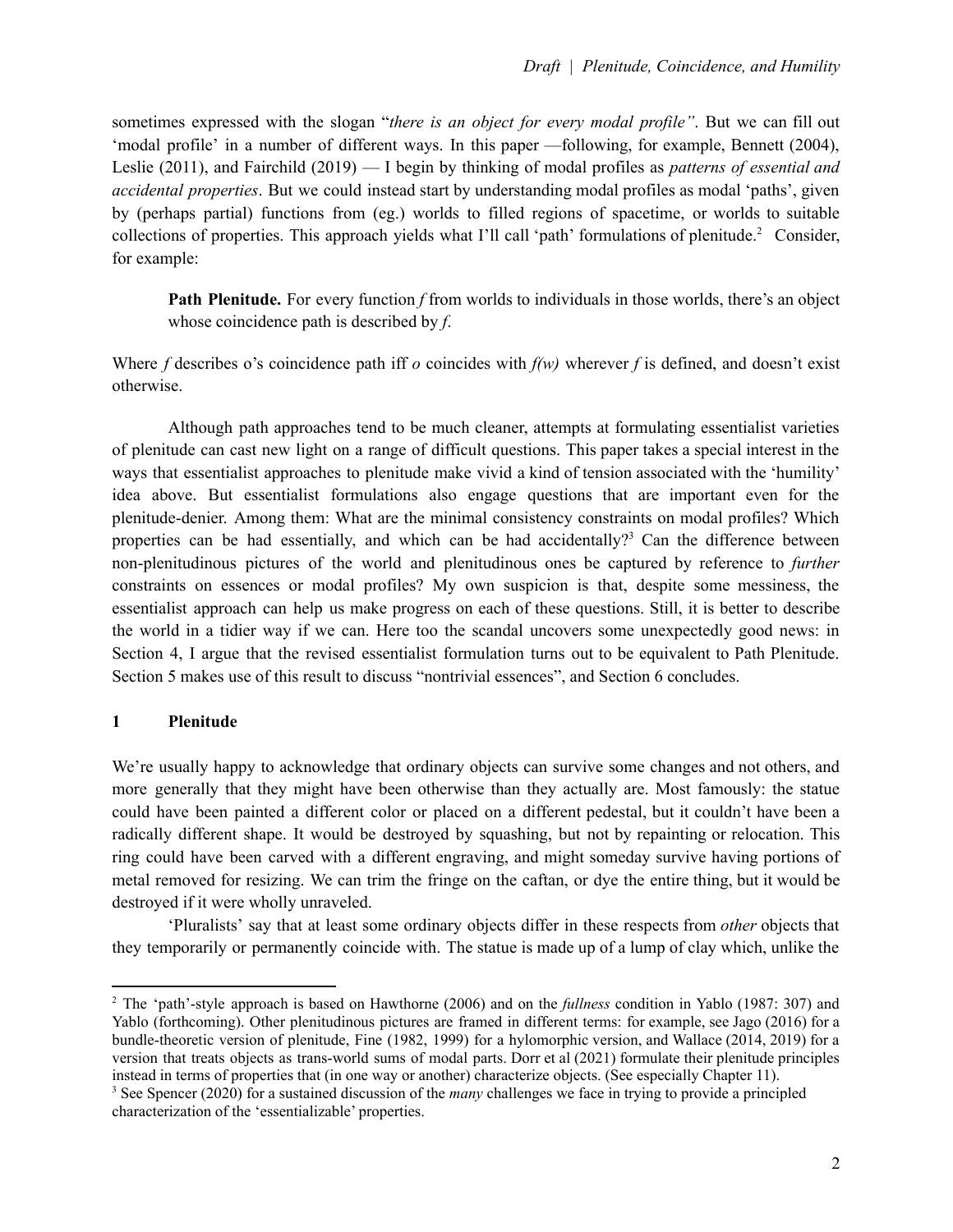statue itself, could survive all sorts of squashings and re-shapings. The royal signet could not have had a different engraving, while the piece of metal that constitutes both the ring and the signet would be destroyed if we removed a large enough quantity of gold. If a rogue restorer at the Costume Institute were to tie-dye it, we'd have an ugly caftan in the collection, but the designer garment would be destroyed.<sup>4</sup> Although these coincident things share many of their properties — like shape or color — they differ in whether they have those properties *essentially* or *accidentally*. <sup>5</sup> More briefly; they have different *modal profiles.*

Plenitude goes further. Wherever there is any object, there's a multitude of coincident things — at least one for *every* consistent modal profile. As Yablo (forthcoming) puts it: plenitude adds to mere pluralism about coincidence that coincident things "differ *as widely as possible*" in their modal properties; that "their modal profiles are as various as you like". The plenitudinous world is, in some sense, 'full to the brim' with coincident things.

We can fill out the details in a number of different ways. I am most interested in making good on the *essentialist* approach to plenitude, where an object's modal profile is a (partial) list of its essential and accidental properties. Bennett (2004)'s description of plenitude is perhaps the most straightforward illustration of the approach:

"The story is really very simple. It is this: every region of spacetime that contains an object at all contains a distinct object for every possible way of distributing 'essential' and 'accidental' over the non-sortalish properties actually instantiated there. Each spatio-temporal region is, as my Australian friends would say, *chocka*." (354)

Her restriction to "non-sortalish" properties excludes things like modal properties (*possibly being tie-dyed*), as well as kind and sortal properties (*being a statue*). In the interest of temporarily setting aside difficult questions about which properties fit the bill, we can focus instead on the properties that are neutral with respect to coincidence:

A property F is *neutral* iff necessarily, for all x and y, if x and y coincide, Fx iff Fy. 6

Crucially, in what follows, I'll be carefully silent about how we fill out 'coincidence': the views discussed here are meant to be compatible with understanding coincidence as spatiotemporal coincidence,

*o* has a property F *essentially* iff o is *F* and necessarily, if *o* exists, *o* is F And:

<sup>4</sup> For the classic example, see Gibbard (1975), and see Paul (2010) for an overview of the puzzles of material constitution that lead to this kind of pluralism. Fellow plenitude-lovers may well take issue with some of the examples I use here — there's no party line on how widely applicable plenitude is to ordinary objects. Since each of pluralism and plenitude is a thesis about modal variation between coincidents, we could in principle be accept either only on the force of general commitments about existence and modality, and insist that ordinary objects are still nowhere to be found in the plenitude. The versions of plenitude I describe here are meant to be compatible with this, but I'm currently much more tempted to agree with Baker (2008) — an ontology that mentions neither screwdrivers nor walnuts would be alarmingly incomplete.

<sup>&</sup>lt;sup>5</sup> Sometimes, when we say that a property is essential to something, we mean that the property is a part of its nature or 'real definition'. (See Fine (1994), also Roca-Royes (2011).) Since in the present context we are most interested in differences between the modal persistence conditions of objects, we can make do with the purely modal characterization of 'essence' and 'accident'. That is:

<sup>6</sup> See Fairchild (2019) for the case for using 'neutrality' in our formulation of plenitude. Yablo (1987) suggests that these are the 'categorical' properties, and Dorr et al (2021) work instead with 'undiscriminating' properties. *o* has a property *F accidentally* iff *o* is *F* and possibly, *o* exists and is not *F.*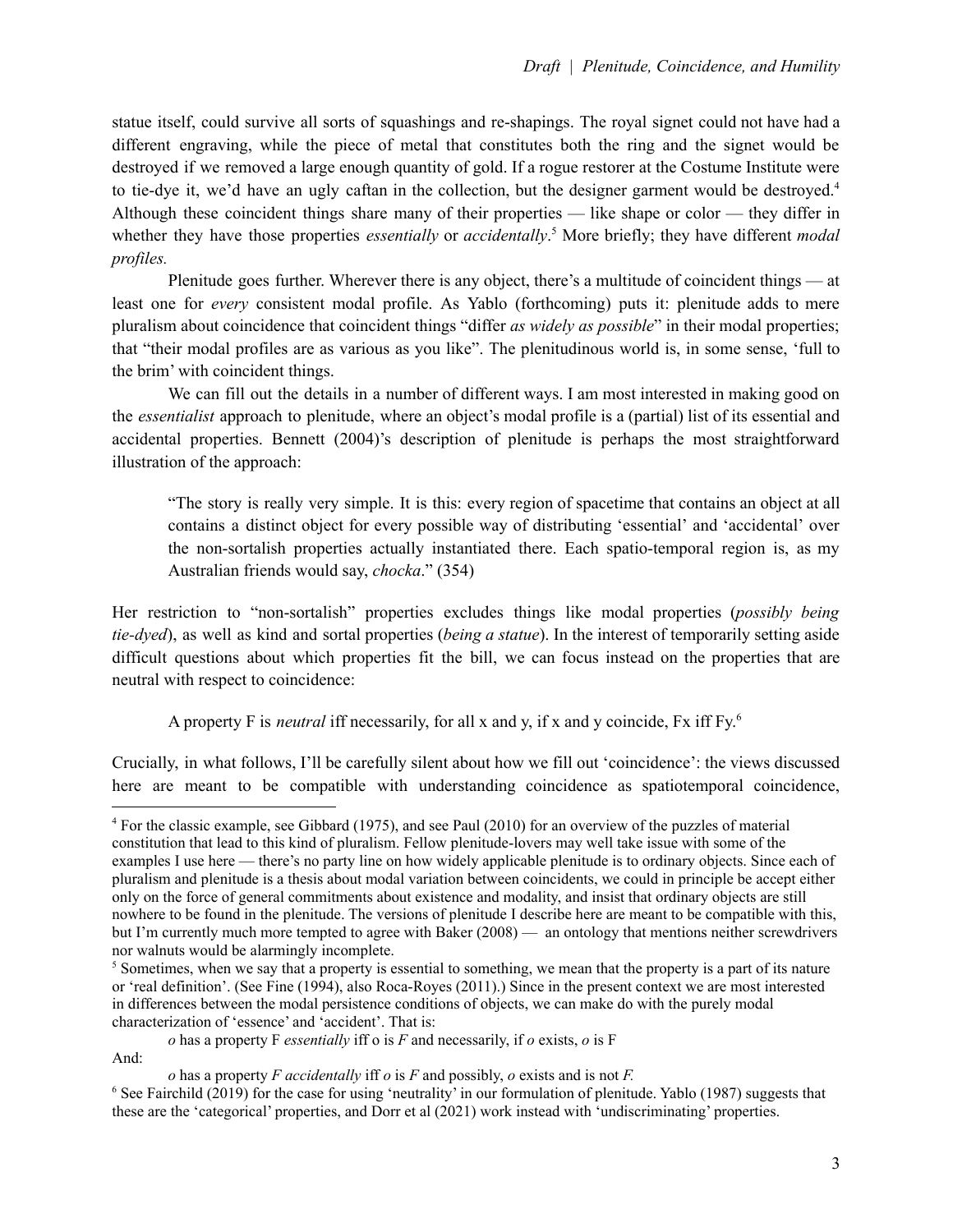mereological coincidence, or specialized property-sharing. I will throughout be assuming, though, that coincidence is an equivalence relation, and so in particular that necessarily everything coincides with itself.

Let's say that a modal profile *M* based on *o* is a partition of *o*'s neutral properties at *w* into subsets *E* and *A*. An object has a modal profile *M* iff it has every property in *E* essentially and every property in *A* accidentally. We can thus formulate a slightly more official template for plenitude:

**Template.** Necessarily, for any object o and any good modal profile M based on o, there is something coincident with o that has M.

Instances of **Template** will specify how we're to understand the placeholder *'good'*.

Of course, some ways of filling out the template don't seem especially deserving of the label 'plenitude'. Bennett (2004) compares the paradigmatic 'wild bazillion-thinger' to the 'plenitudinous two-thinger'. The plenitudinous two-thinger says that "the only metaphysically possible combinations of modal properties are those that correspond to the sorts of things that we standardly recognize," and so "the principle of plenitude merely entails the existence of precisely those objects whose existence we typically acknowledge." <sup>7</sup> They thus appear to grant the *letter* of plenitude — that every good profile is instantiated — while insisting that the only "good" profiles are the ones corresponding to ordinary objects. Whether this yields two things or many, it still seems to miss something important about the spirit of plenitude. The restriction to "good" profiles in **Template** doesn't stand in for just *any* hypothesis about which modal profiles are possible, but is rather a placeholder for some kind of minimal consistency constraint on modal profiles.

We need *some* constraint to handle cases where, for example, a modal profile is ruled out by uncontested facts about which combinations of properties are possible. The statue has both the property *being gray* and the property *being colored*. But even the plenitudinarian won't say that there's something coincident with the statue that is *essentially gray* and *accidentally colored*, since it isn't possible for anything to be gray without also being colored. <sup>8</sup> At least as stated, the plenitudinous two-thinger's proposed restriction looks very different. Consider some ordinary case of destruction: squashing a statue or tearing too many pages out of a book. The plenitudinous two-thinger will grant that there could be something like the book that lacks a hundred pages, or something like the statue that is squished beyond recognition. What the plenitudinous two-thinger insists is not that the relevant combination of neutral properties is *impossible*, but rather that a modal profile describing something that possibly has that combination of properties is somehow no good. She appears to overstep by ruling out modal profiles that are unfamiliar but otherwise metaphysically well-behaved. 9

We'll complicate all of this a bit below. But the contrast is at least instructive, since it illuminates an elusive desideratum for essentialist plenitude. We're looking for an account on which the stock of

<sup>7</sup> Bennett (2004, 356). See also Leslie (2011)'s discussion of the 'principle of limited variety'.

<sup>8</sup> This example from Bennet (2004, 357-358). Leslie (2011, 279) discusses a similar example: since *being blue* necessarily entails *being spatially extended*, nothing can be essentially blue and accidentally spatially extended. Fairchild (2019) discusses these cases at length.

<sup>9</sup> Compare this to a *spinozistic plenitudinarian* who has a *very* demanding picture of necessity, so that there are only a handful of ways the world could have been. Perhaps: insofar as no pages ever will be torn from this book, no pages *could* have been torn out. In such an impoverished modal landscape even a well-designed principle of plenitude won't guarantee its characteristic abundance. Thus, my worries about the plenitudinous two-thinger aren't about *quantity*: it could well turn out that on implausibly narrow views about possibility, some form of "two-thingerism" is still in the spirit of plenitude.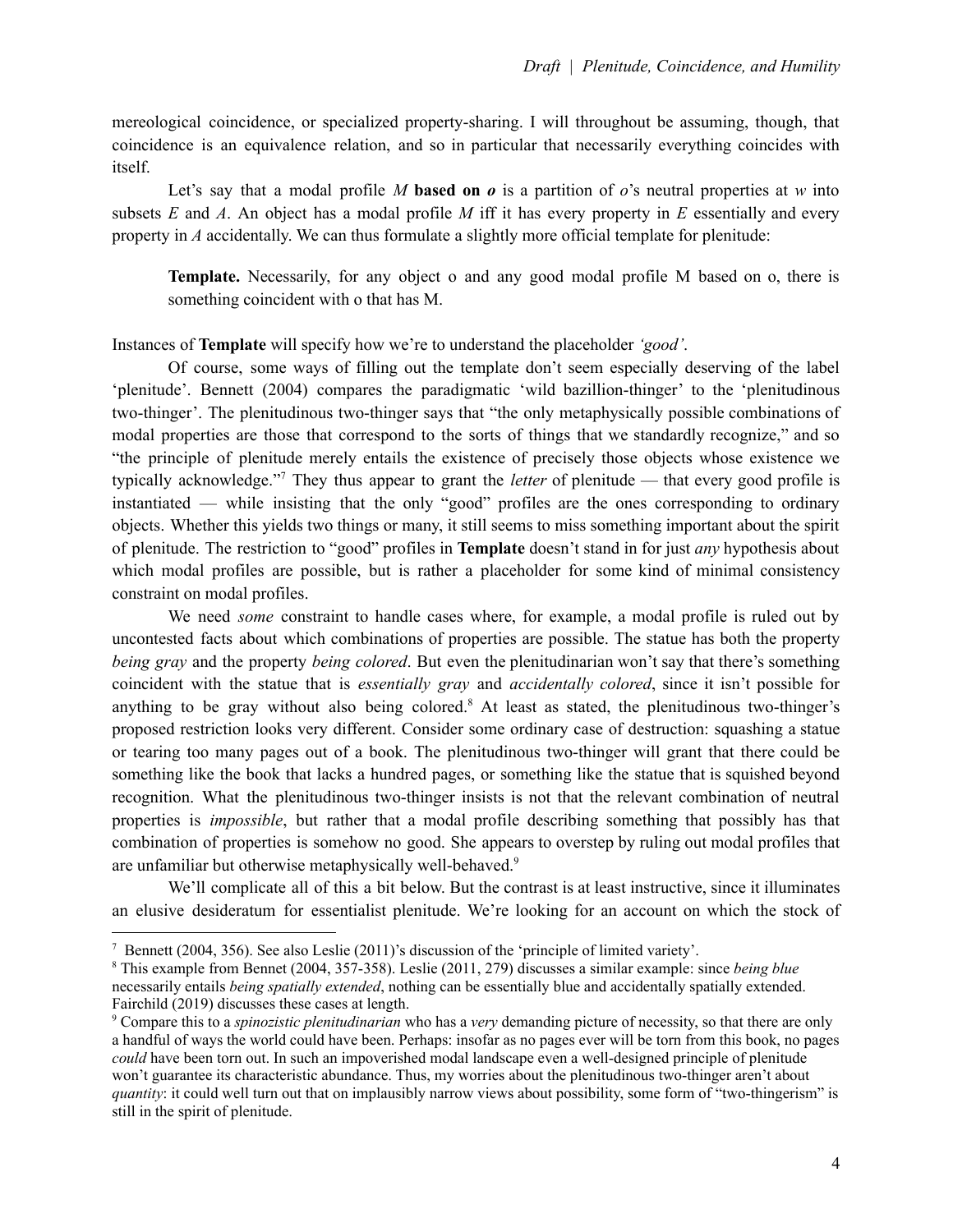'good' modal profiles is (in some sense) as expansive as modal space allows, given the possible patterns of neutral properties. This is related to a further heuristic ambition of plenitude that I've elsewhere called 'ground floor humility' — henceforth, just 'humility'. In Fairchild (2019), I said that "a plenitude principle is *ground floor humble* if it is compatible with any reasonable hypothesis about the distribution of neutral properties through modal space." The thought was that plenitude is constrained only by what is possible — by what ways there are for things to be. A principle of plenitude should 'fill up' the world with coincidents as much as metaphysical possibility permits. The further 'humility' thought is that this is *all* that plenitude does: a principle of plenitude should remain wholly humble about what exactly it is that possibility permits. The two suggestions taken together tell us that the best principle of plenitude is one that says *nothing more or less* than that the world 'maxes out' modal variation between coincident objects.

There is something *really* attractive about this line of thought, but the lesson of much of what follows is that the many heuristic ambitions of plenitude are in a kind of tension with each other. I won't resolve that tension here, but my hope is to at least partially illuminate the different directions we're pulled in. The story begins with Global Plenitude.

## **2 Global Plenitude, Revisited**

Recall that we're understanding modal profiles as partitions of neutral properties into those had essentially and those had accidentally. An absolutely minimal condition on good modal profiles, then, is that the essential properties must be closed under necessary entailment.

Officially, where *S* is the set of some *o*'s neutral properties and *M* is a profile <E,A> based on *o*, a minimal closure condition on E is:

**Closure.** For any subset  $F$  of  $S$  and any property  $G$  in  $S$ , if  $F$  necessarily entails  $G$ , then if every property in *F* is in *E*, *G* is in *E*.

But this isn't quite enough. Fairchild (2019) contains a more extensive discussion, but we can see the basic problem with *Whimsy: 10*

*Whimsy*. Whimsy has a blue part (Bluesy) and a green part (Greenie). Whimsy is not a perfectly fragile object; it can survive some things being otherwise. But had anything been otherwise, Whimsy would have been entirely green.

Among Greenie's neutral properties are *overlapping Whimsy* and *being green*. Notice that *overlapping Whimsy* doesn't entail *being green* (witness; Bluesy). But although it is *possible* for something to have the former property while lacking the latter, nothing actually coincident with Greenie could have a modal profile according to which it essentially overlaps Whimsy and is only accidentally green. For something actually coincident with Greenie to be accidentally green, it would have to be possibly not green. But had the world been otherwise, everything that overlaps Whimsy would be green.

<sup>10</sup> This case appears in Fairchild (2019) as a challenge for *Merely Modal Plenitude*; see Section 3 and 4 for extensive discussion. Though note that there's a slippage in my recap of the case at the end of Section 4, where it should read: "In the third counterexample, although there are things overlapping Whimsy at other worlds, they are all green, so *overlapping Whimsy* non-locally entails *being green*."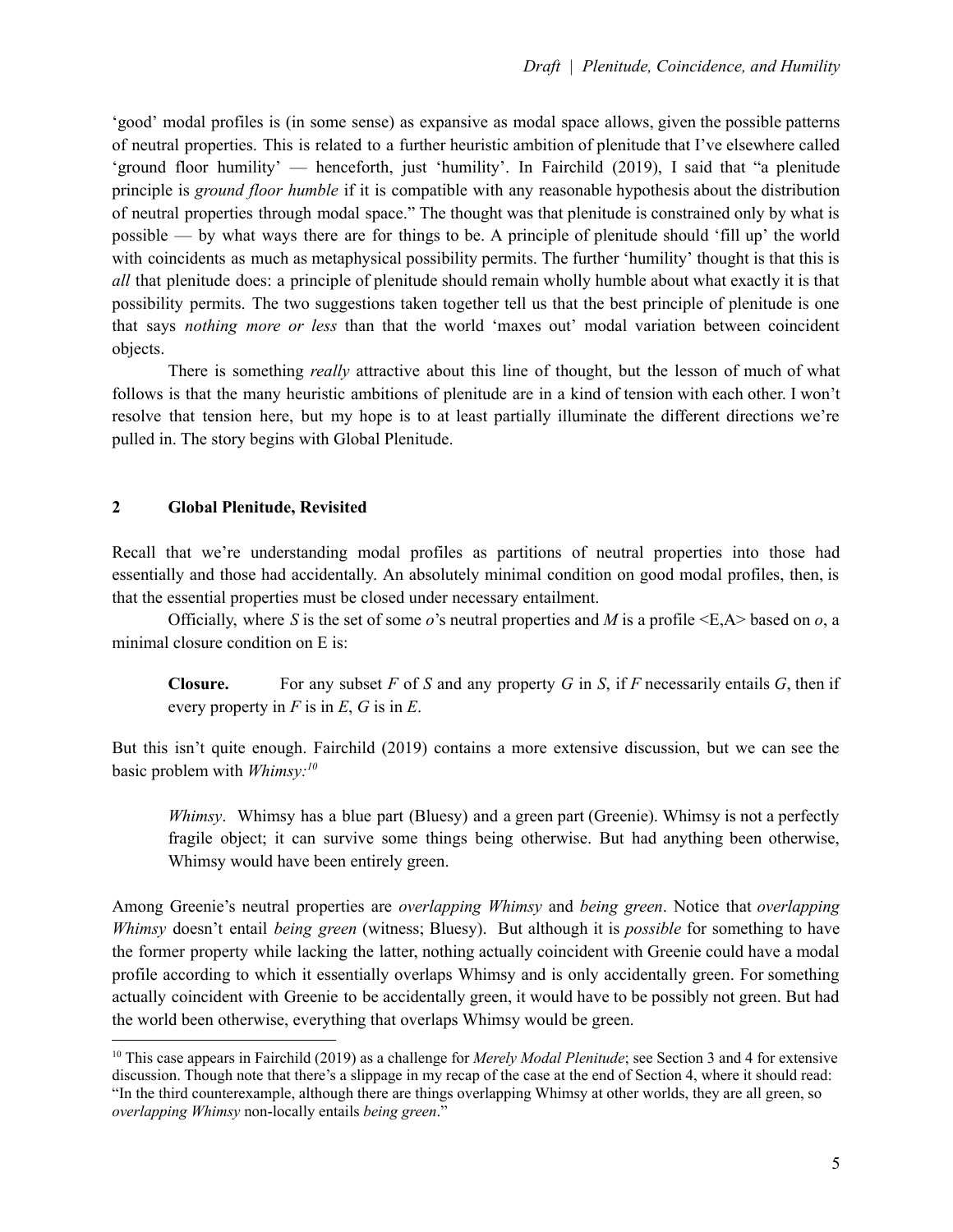In Fairchild (2019), I argued that cases like this motivate a world-relative notion of 'good'-ness, according to which the good profiles at *w* are those where *E* is closed under *non-local entailment.* Informally, nonlocal entailment at *w* is just like necessary entailment, except that we restrict our attention to every world *other than w.* More carefully, where:

It is otherworldly necessary that *P* at *w if* at all worlds distinct from *w*, P.

Then:

A set *F* of properties nonlocally entails *G* at *w if* it is otherworldly necessary at *w* that for all *x*, if *x* has every property in *F*, then *Gx*.

Whimsy illustrates the contrast between entailment and nonlocal entailment. There are properties *F* and *G* such that *F* doesn't necessarily entail *G*, because there's actually something that is *F* but not *G*. But had things been otherwise, it would have been that every F is G. In other words: F *non-locally entails* G.

The characteristic feature of global plenitude is closure under nonlocal entailment. Where again S is the set of o's neutral properties and M is a profile  $\leq E.A$  based on *o*, that is:

**Nonlocal Closure.** For any subset *F* of *S* and any property *G* in *S*, if *F* nonlocally entails *G* at *w*, then if every property in *F* is in *E*, *G* is in *E*.

Global Plenitude also included an additional condition:

**Essence Closure.** If *F* necessarily entails being *essentially F*, *F* is in *E.*

Notice that where *G* is a property necessarily had by everything, both **Closure** and **Non-Local Closure** alone will already ensure that *G* is in *E.* Essence Closure ensures that if there are neutral properties that are *not* necessarily had by everything (ie. 'non-universal' or 'non-trivial' properties) such that they are had essentially if at all, those are also included in E. (This condition plays an important role in Section 2.2) and 2.3, and I discuss it extensively in Section  $5.$ )<sup>11</sup>

The resulting formulation of plenitude is:

**Global Plenitude.** Necessarily, for any object o and any modal profile M based on o such that M satisfies Nonlocal Closure and Essence Closure, there is something coincident with o that has  $M.^{12}$ 

Consider Whimsy again: a modal profile according to which something essentially overlaps Whimsy and is accidentally green won't be closed under non-local entailment, and so isn't a *good* modal profile. So far, so good.

<sup>&</sup>lt;sup>11</sup> And so the suggestion in Fairchild (2019) should have been hedged: we need Essence Closure for location,

materiality, and self-identity just in case those properties aren't necessarily had by everything.

<sup>&</sup>lt;sup>12</sup> My presentation here is slightly different than in Fairchild (2019). For ease in later sections, I've separated the two closure conditions, and dropped the restriction to 'material objects'.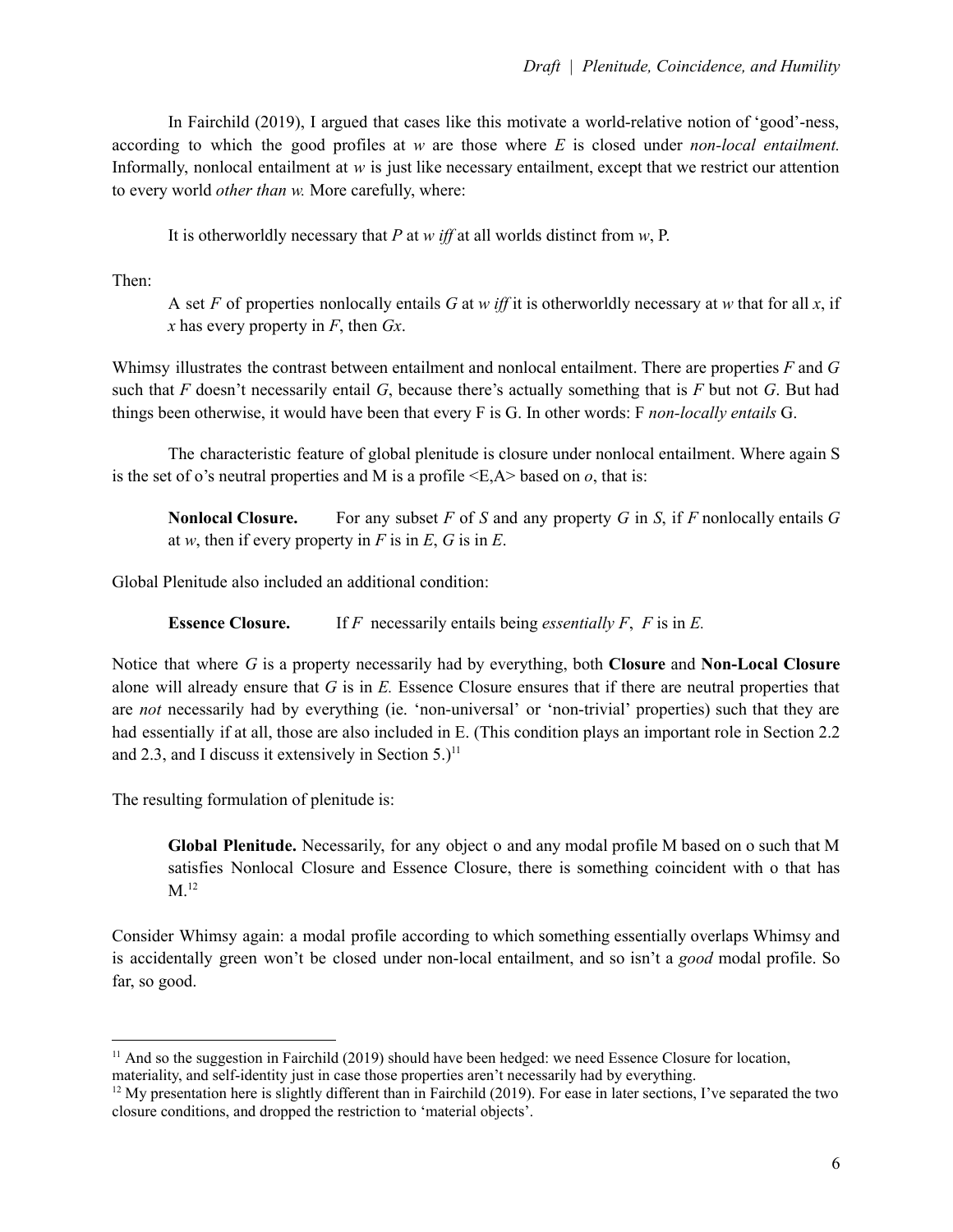Unfortunately, there are very nearby generalizations of the Whimsy case that aren't handled by nonlocal closure, and so threaten to pose a serious problem for Global Plenitude. In Section 2.2, I present an argument (due to Cian Dorr) that global plenitude is inconsistent with the possibility of contingent coincidence, and show how it is an instance of a more structural challenge (much like Whimsy). First, however, I'll very briefly say why it might be at least a *little* surprising that global plenitude runs into problems of this kind, given some of the technical results I defended in earlier work. Readers less interested in interpreting the construction from Fairchild (2019) can skip to Section 2.2.

## **2.1 Global Plenitude and Humility**

Cases like *Whimsy* are illustrative, but dangerous. They capitalize on partial characterizations of modal profiles and on a merely heuristic understanding of neutral properties. When it comes to neutrality, we can usually get by in cases by thinking about the properties that (eg.) co-located things have in common. But when the details matter, its important to remember that which properties are neutral is going to be *extraordinarily* sensitive to the facts 'on the ground' about coincidence. We're in a much better position to evaluate plenitude principles if we can construct models that fill out the picture, and make it possible to construct and check *fully* specified modal profiles. But models are also risky, because sometimes they hide secrets.

The defense of Global Plenitude in Fairchild (2019) rested in part on an argument that Global Plenitude is *ground-floor humble*. As we saw above, the heuristic idea was that a 'humble' principle is one that is compatible with any reasonable hypothesis about possibility and coincidence — about "how neutral properties are distributed through modal space". Humility might be attractive for all sorts of reasons, not least that it seems like a pretty safe guarantee that our principle won't struggle with problem cases (like *Whimsy*). I proposed a framework for checking humility: given a "ground model" (basically, inhabited worlds) and a recipe for expanding a ground model to what I called a "global expansion", we could show that:

**Theorem.** Every global expansion of a ground model is a model of Global Plenitude.

The thought was that, because ground models were designed to settle the facts about neutral properties, *if* any ground model whatsoever could be extended to a model of Global Plenitude, then we'd have some guarantee of humility. <sup>13</sup> Theorem is *true*. But as we'll see shortly, Global Plenitude isn't humble. It isn't even problem-proof.

The problem is that the property reflected by Theorem falls short of humility. It doesn't show that Global Plenitude is consistent with every hypothesis about neutral properties, because it bakes in a *very* significant hypothesis about neutral properties. Very briefly: ground models contain base individuals with properties. When we 'expand' the models, new objects get added into coincidence classes characterized by these base individuals, and so properties from the ground model become *neutral* properties in the expanded model. Consider a base individual *o* in the ground model. For any such individual, the property that is necessarily had by o and nothing else will get expanded to a neutral property. That neutral property, roughly, is the property *coinciding with o*. Crucially in the model, *that* property is had essentially if at all. So the construction bakes in the extremely contentious assumption that for anything at all, there's some 'base individual' with which it essentially coincides. (Notice that Essence Closure plays a particularly

<sup>&</sup>lt;sup>13</sup> See Fairchild (2019: 163-166) for an overview, and (170-177) for the proof of Theorem.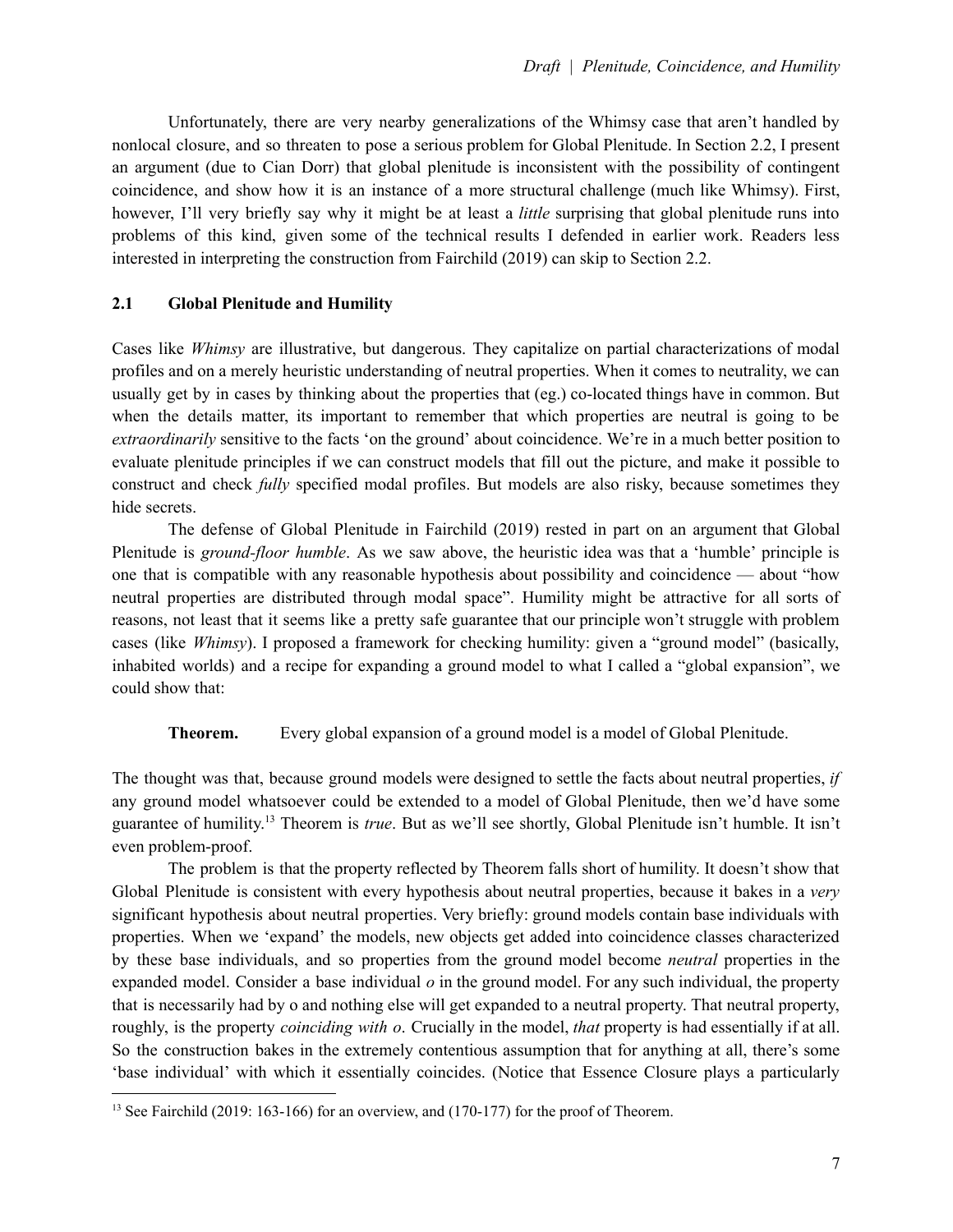important role here.) The construction thus provides a perfectly fine consistency proof, and an excellent model of the kind of view I'll discuss in Section 2.3, but hardly speaks at all to humility.

## **2.2 Problems for Global Plenitude**

Sometimes things only accidentally coincide with each other. The statue and the clay coincide, but could have both existed without coinciding — perhaps the artist could have used additional portions of clay to make the statue slightly bigger than it actually is. Slow replacement and reconstruction cases also appear to involve contingent coincidence, at least given the usual plenitudinous diagnosis. Consider Ship of Theseus-style cases: you (thriving) begin to slowly replace the Economy Planks in your ship with Elite Planks, and I meanwhile upgrade my (barely adequate) ship with your discarded Economy Planks. Many of the most pressing questions about identity and survival that are raised by this kind of case (eg. "which is the original ship?") are diffused once we start thinking plenitudinously. At the beginning of the process, there were at least two things where your ship is. At the end of the process, both have survived: you're standing on one of them now, and I'm standing on the other.

Unfortunately, Global Plenitude doesn't allow any of this. The following argument appears in Dorr, Hawthorne and Yli-Vakkuri (2021: 266-267), though I'm especially grateful to Jeff Russell for early discussion of a closely related problem. Here and throughout, I'll occasionally refer to a property that picks out exactly one world — that is, a property that would be had by everything if that world were actual, and had by nothing otherwise. Where  $w_0$  is a world,  $W0$  will name the property *being such that*  $w_0$ *obtains*.

Suppose that *a* and *b* coincide at  $w_0$ , but fail to coincide at some other world  $w_1$ . Let *H* be the following property:

H: *coinciding with a or (coinciding with b and W1)*

Consider the following profile based on  $a$  at  $w_0$ :

*E*: all neutral properties entailed by *H A*: all other neutral properties of *a* at  $w_0$ 

This profile satisfies both Nonlocal and Essence Closure at  $w_0$ .<sup>14</sup> So, Global Plenitude tells us that there's some x that has every property in  $A$  accidentally at  $w_0$ . But among the properties in  $A$ are:

F: *not (coinciding with a and W1)* G: *not (coinciding with b and W1)*

<sup>&</sup>lt;sup>14</sup> To convince ourselves that  $\leq E.A>$  is nonlocally closed, suppose that *G* is a neutral property of *a* at w<sub>0</sub> and some subset of *E* nonlocally entails *G*. Then, by the construction of *E*, *being H* and not  $W0$  entails *G*. But since *G* is a neutral property of a at w<sub>0</sub>, we know also that *coinciding with a and W0* entails G. So, *being H and W0* entails G. So, *H* entails *G*, and so *G* is in *E*. To convince ourselves that *<E,A>* is essence closed: suppose that *F* is a neutral property of *a* at w<sub>0</sub> and that *F* entails *being essentially F*. Since *a* coincides with *b*, both *a* and *b* are *F* and thus essentially F. Since *F* is neutral, necessarily anything that coincides with *a* or coincides with *b* is therefore F. Necessarily, everything *H* either coincides with *a* or *b*. Hence, necessarily every *H* thing is *F*, so *F* is in *E.* (Thanks to Cian Dorr for this argument.)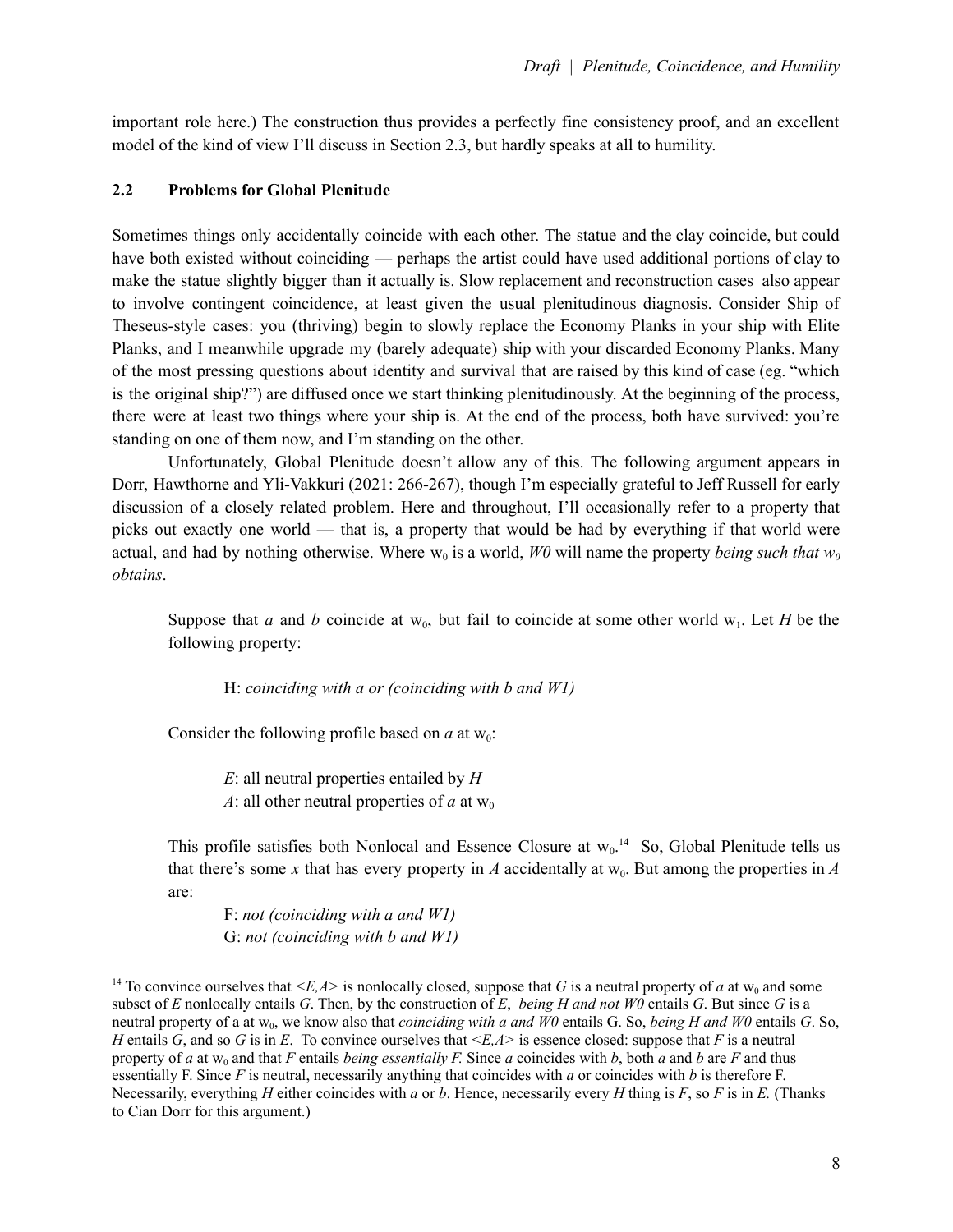Each should therefore be a property that *x* possibly lacks. So, *x* coincides with *a* at  $w_1$  and coincides with  $b$  at  $w_1$ . But, since coincidence is symmetric and transitive, this contradicts the starting assumption: that  $a$  and  $b$  fail to coincide at  $w_1$ .

So, given Global Plenitude:

**Necessary** Coincidence. Necessarily, if *x* and *y* coincide, then necessarily if *x* and *y* both exist they coincide.

There's a more general lesson here, too. Global Plenitude is going to run in to trouble *whenever* there is a profile  $\leq E$ ,  $A$  that is non locally closed at  $w_0$ , but where there are subsets of *F* and *G* in *A* such that (i) it is otherworldly possible (say, at  $w_1$ ) for something to be *E* and *F* and not *G* and for something to be *E* and *G* and not *F*, but (ii) there's only one such world. At every world other than  $w_0$  and  $w_1$ , if anything is *E* it is both *F* and *G.* In other words, Global Plenitude runs in to trouble when we have collections of properties where it is (otherworldly) possible for something to lack *each* of them, but which are such that there *still* can't be something that has all of them accidentally.

The argument above shows that if coincidence is contingent we can construct a profile that suffers from *exactly* this problem. As long as we want to allow that coincidence might be contingent, we'll need a new notion of 'goodness' for modal profiles — Global Plenitude won't cut it. In Section 3, I'll propose an alternative (Better Plenitude) which generalizes the strategy that underwrote Global Plenitude. But notice also that what we've learned isn't that Global Plenitude is completely broken; it just isn't *humble.* It makes a substantive (and, I think, implausible) demand on what is possible. This raises another question: *is it still plenitudinous?* Is there any sense in which Global Plenitude — requiring, as it does, Necessary Coincidence — lives up to the ambition of maxing out modal variation between coincidents?

The next section takes up this latter question by exploring a plenitudinous picture against the backdrop of Necessary Coincidence. This is a *bit* of an indulgence (expect no less from the plenitude-lover!) since it isn't a view that I am especially tempted to endorse. But I do think that it can be instructive in much the same way that our discussion of the plenitudinous two-thinger was instructive. I'll suggest that we *do* get a recognizable kind of plenitude, even alongside a commitment that seems about as anti-plenitudinous as they come.

## **2.3 Necessary Coincidence**

There's another trope in the period dramas: after the scandal, an unlikely pair turns out not to be such a bad match after all.

Necessary Coincidence disallows cases where two things coincide but possibly both exist while failing to coincide. What it *doesn't* disallow are coincident things that might "outlive" each other; eg. something that essentially coincides with the statue but has various of the statue's accidental properties essentially, and so wouldn't survive in some of the circumstances where there would nonetheless be the statue. These are familiar from the examples sometimes used to motivate pluralism and plenitude:

"[Aristotle's] kooky objects are items such as sitting-Socrates and musical-Corsicus — items that share the essential properties of Socrates and Corsicus, except that they are also respectively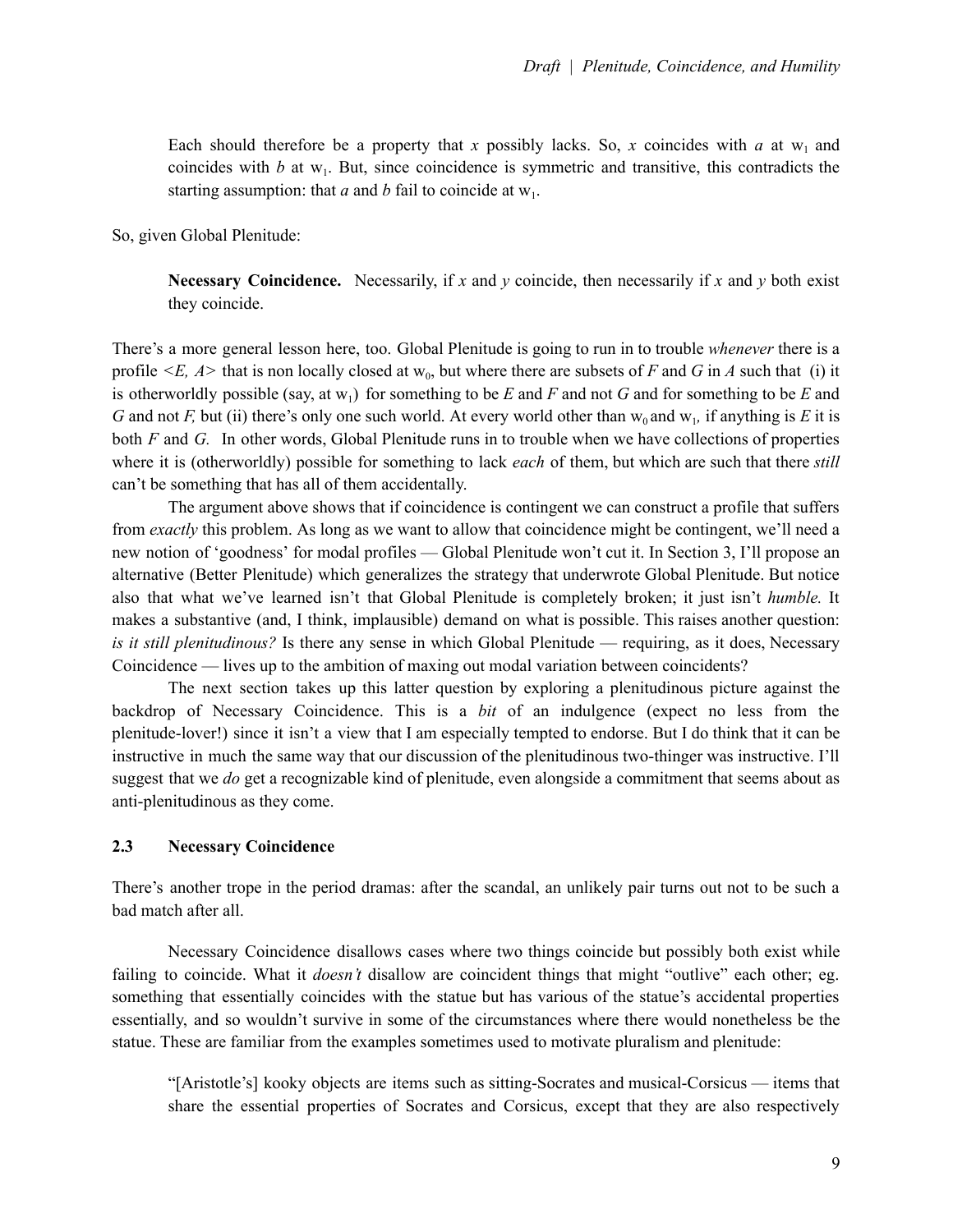essentially sitting and essentially musical. When Socrates is seated, why does this further entity sitting-Socrates not come in to existence — only to be destroyed when Socrates stands? Of course common sense doesn't recognize such entities, but common sense need not be a good guide to the whole extent of ontology." (Leslie 2011: 278)<sup>15</sup>

The picture I'll explore in this section capitalizes on the observation that Necessary Coincidence still allows for an abundance of what Yablo (1987: 302) calls "refinements". Amending the characterization slightly for our terms:

*x* refines *y* iff *y'*s essential neutral properties are a subset of *x'*s essential neutral properties.

We can fill out a putatively plenitudinous picture in terms of refinements and their "hosts". Setting aside for the moment *what* hosts are, here's the main idea: on this picture, everything is either a host or a refinement of a host. Since (like everything) hosts essentially coincide with themselves, anything that refines a host will also essentially coincide with it. In this way, hosts set the outer limits for coincidence: they're more modally resilient than any of their refinements, and none of their refinements can exist without them. We're ensured Necessary Coincidence as long as hosts necessarily obey:

**Host Coincidence.** For any hosts x and y, if x and y coincide, then necessarily, if x and y both exist they coincide.

To this, we add the plenitudinous idea that the world is 'full up' on refinements.

**Host Plenitude.** Necessarily, for any host *x* and property *F*, there exists a refinement *y* of *x* such that necessarily, *y* is coincident with *x* iff *x* has *F*.

Host Plenitude, obviously, isn't formulated according to our template for essentialist principles. (It is much more in the style of Dorr, Hawthorne and Yli-Vakkuri (2021:267-274), and is modeled explicitly on Yablo (1987)'s definitions of *upwards* and *downwards closure.*) But given this background picture, we can recover a version of essentialist plenitude that I argued against in Fairchild (2019). Unlike Global Plenitude, **Merely Modal Plenitude** includes only the basic closure condition:

**Merely Modal Plenitude.** Necessarily, for any object o and any modal profile M based on o such that M satisfies Closure and Essence Closure, there is something coincident with o that has M. 16

Notice that for any host *x,* the property *coinciding with x* is had essentially if at all. So, by Essence Closure, *coinciding with x* is in E for every allowable profile. Roughly, then, for any *o* that coincides with *x*, each appropriately closed profile based on *o* will correspond to a refinement of *x.* 17

<sup>&</sup>lt;sup>15</sup> A lot of what I will say in this section has a broadly Aristotelian flavor, and perhaps could be developed further as the scaffolding for a hylomorphic picture. See Cohen (2008) for a recent discussion of Aristotle's 'kooky objects', as well as related discussion in Rea (1998). In the same spirit, Inman (2014) defends a version of plenitude modeled on an Aristotelian treatment of accidental unities.

<sup>16</sup> See Fairchild (2019: 157-159)

<sup>&</sup>lt;sup>17</sup> Briefly: Take any *F* such that *x* is *F*, and then consider the profile where E contains every property necessarily entailed by *coinciding* with *x* when *x* is F. Notice that if G is in A, then *x* is G, and possibly *x* is F and not G. So, every *G* in *A* is already guaranteed to satisfy the 'otherworldly' requirement that motivated nonlocal closure.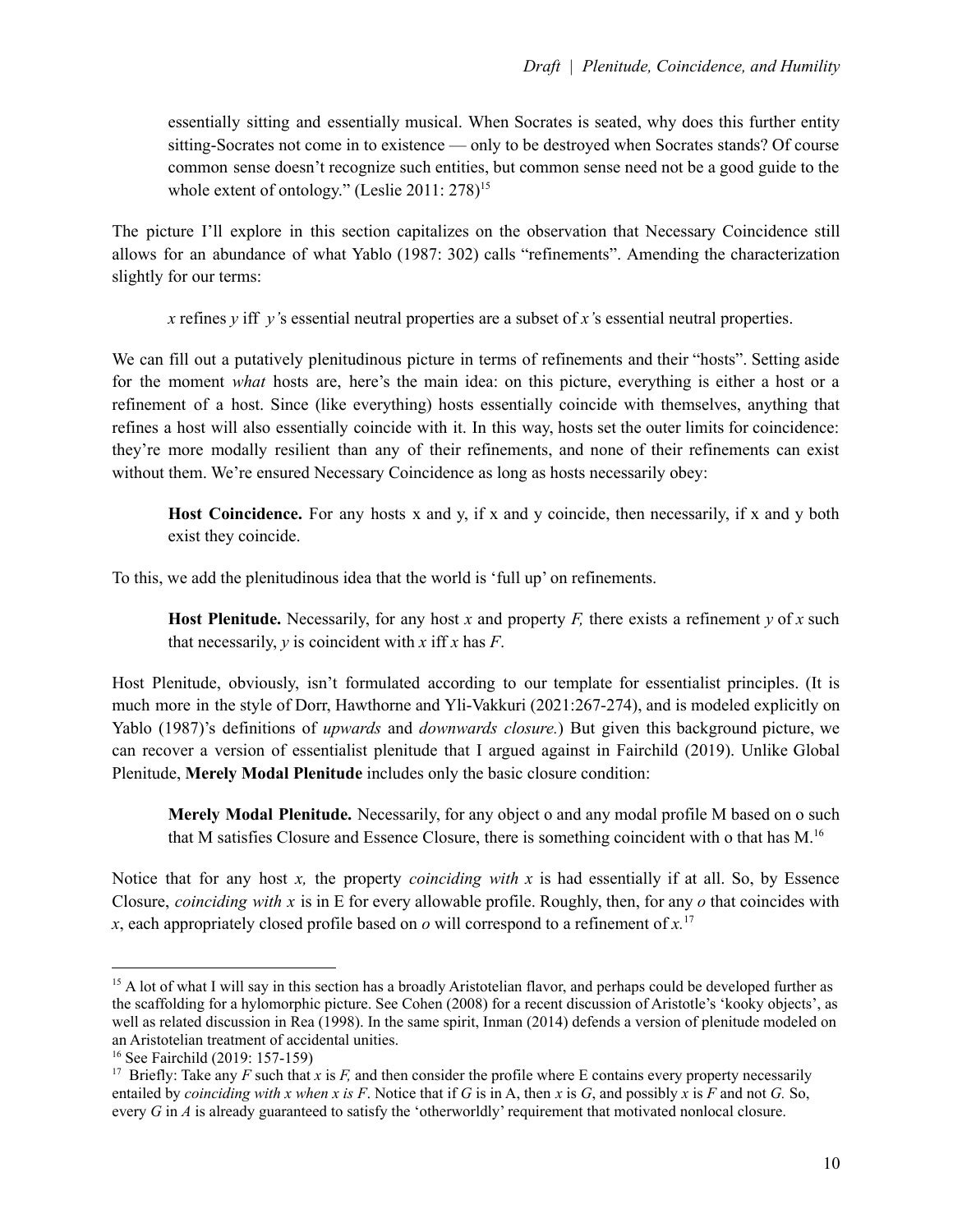Although at first **Necessary Coincidence** looked transparently un-plenitudinous, Host Plenitude and the accompanying metaphysics don't seem to me *that* far from the spirit of plenitude. As advertised, coincident things differ as widely as possible. Every region is *chocka*. What's more, because we've remained silent about how to understand coincidence, we have a *very* free hand with how to think of hosts. As long as coincidence is stronger than co-location, we could re-describe the Ship of Theseus-style case above as one that doesn't involve contingent coincidence at all. We say instead that *two* hosts were co-located before the upgrades begin, and after the upgrades, you and I are each standing on hosts that were *never* coincident. Host Plenitude is compatible with pictures where the world is massively overpopulated with hosts, but also with much sparser pictures where there are very few hosts (and so most everything is a more or less demanding refinement). In every picture, though, the core plenitudinous idea is preserved.

My own suspicion is that residual dissatisfaction with the Host Plenitude resembles Bennett's dissatisfaction with plenitudinous two-thingerism:

"The problem is that the principle adopted by the two-thinger still leaves us with an unanswered question — why exactly are so few modal profiles metaphysically possible? (...) There may no longer be an interesting question about which of the possible modal profiles are instantiated, but there is surely still an interesting question about *which the possible modal profiles are*. Note that the plenitudinous bazillion-thinger does not really face this question, he thinks that all of the consistent ones are possible." (Bennett 2004: 357)

With both plenitudinous two-thingerism and Host Plenitude, we *can* fill out a picture that gives an answer to Bennett's second question: *why are so few modal profiles possible?* Host Plenitude happens to be more recognizably plenitude-*ish* at the end of the day, but the plenitudinous two-thinger can help herself to a similarly substantive background metaphysics to fill out her own story. The thing that feels *of* about both pictures, I suspect, is that *the (other) point of plenitude is for the second question never to come up at all.* There's a background temperament associated with plenitude which has something to do with a kind of metaphysical anti-particularism.<sup>18</sup> We expect ontology to obey general principles; principles we can arrive at without going too far out on an epistemic ledge. It is hard to see how Host Plenitude could be made palatable to someone with that temperament, and even harder with plenitudinous two-thingerism. Plenitude layered on top of an otherwise conservative metaphysics — of modal profiles, or of hosts seems to miss the point. Thankfully, we can do a little better.

## **3 Better Plenitude**

Better Plenitude eschews sophisticated closure conditions on E in favor of a new condition on A.

**Better Plenitude.** Necessarily, given any object o and any *good* modal profile M based on o, there is something coincident with o which has M.

Where a profile *M* is good iff *M* is a partition of *o*'s neutral properties into *<E,A>* such that

<sup>(</sup>Relatedly, this suggests that the construction in Fairchild (2019) can be adapted to show that every ground model can be extended to a model of Merely Modal Plenitude.)

<sup>18</sup> See Fairchild and Hawthorne (2018) and Fairchild (2020).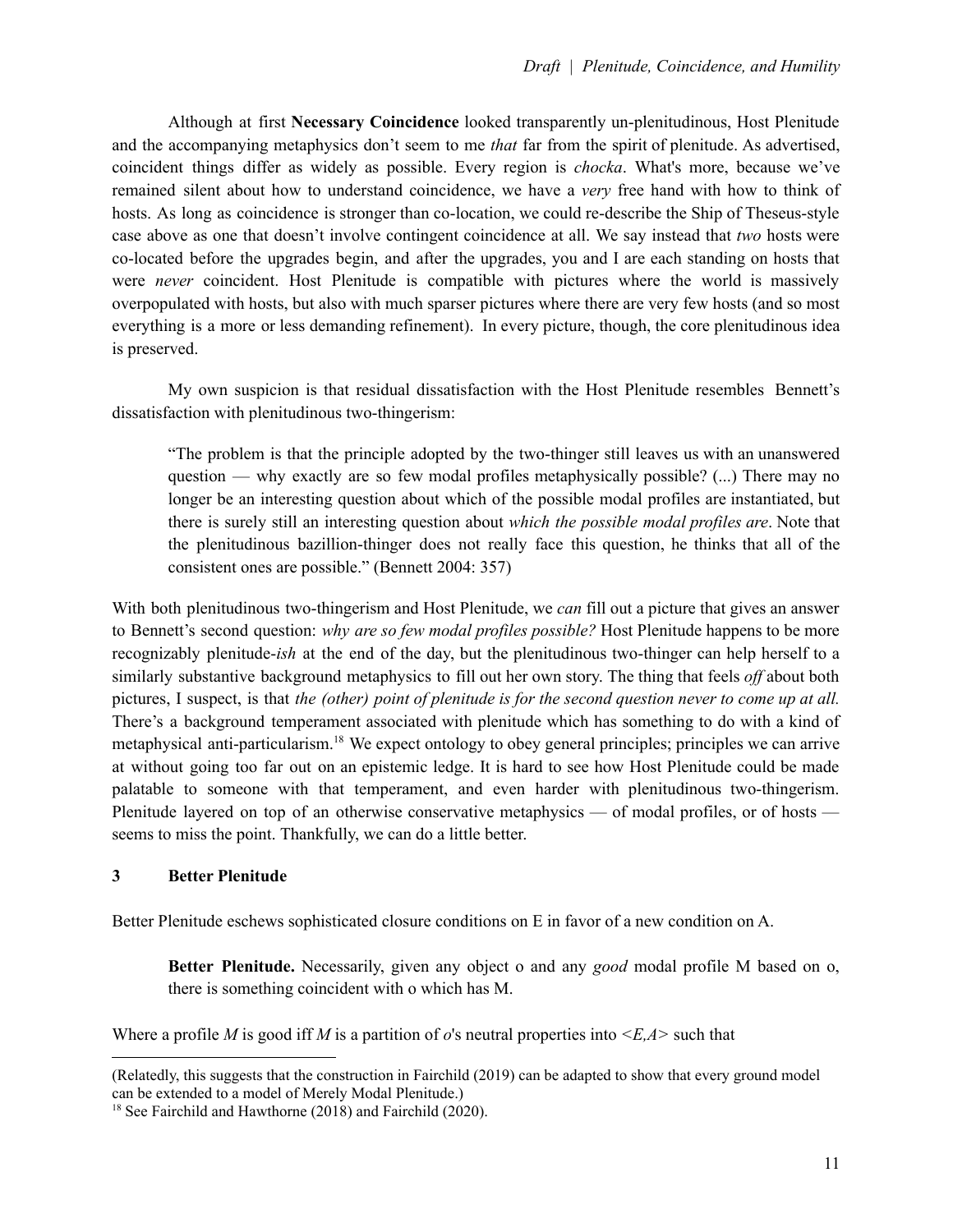- (1) E is closed under necessary entailment (ie. **Closure)**
- (2) A is **disjointly free** at *w*

I'll give the official definition of disjoint freedom shortly, but we can get the idea in hand informally first.

We want to ensure that for whatever properties a profile says are had accidentally, there is some world where something lacks those properties. The problems we explored in Section 2 involved collections of properties that could *each* be had accidentally, but which were such that nothing could have *all* of those properties accidentally. Those cases arise whenever we have some accidental properties *A'* and *A''* such that there is only one world where something lacks *A'* and where something lacks *A''*, but where nothing lacks both. Ultimately, we somehow need to guarantee that good profiles never force us to 'double-count' worlds — there's enough variety in modal space to ensure that all of the properties in A can be lacked by something with every property in E. Very roughly, if a collection of properties is 'disjointly free', then there's some way of dividing it up into subsets where each subset of properties is lacked by something at a different world. To turn this idea into a condition on modal profiles, we'll need to refine it slightly:

*A* is **disjointly** free at *w* iff there exists a set *P* of partitions of *o*'s neutral properties into  $\langle E', A' \rangle$  such that

- (i) each *E'* contains *E*
- (ii) the union of  $A'$ ,  $A''$ ,  $A''$ ... is  $A$
- (iii) there's an injection *i:*  $P \rightarrow W/\psi$  which sends every  $\langle E', A' \rangle$  to a world containing an object that has every property in *E'* and lacks every property in *A'.*

The last condition is a mouthful: it says that there's a way of assigning every partition in the set to a unique world *other than w* , where something in that world has every property in *E'* (and thus, notice, every property in E) and lacks every property in *A'.* Together, these three conditions guarantee that possibility is varied enough to realize the modal profile in question. The first condition ensures that the essential properties are preserved, the second that all of the accidental properties are accounted for, and the third ensures that we never have to `double-count'.

Although it might look a little forced, notice that this is a very natural generalization of the idea that drove us to **Nonlocal Closure** in the first place. We saw that accidental properties make demands on modal space; to have an accidental property requires the cooperation of distant worlds. Disjoint freedom generalizes this idea to accommodate the observation that having *lots* of properties accidentally might require the cooperation of *lots* of modal space. 19

#### **4 Better Plenitude and Path Plenitude**

 $19$  A second thing to note is that disjoint freedom isn't a completely unfamiliar idea. We sometimes talk about collections of properties being 'free' or 'independent' if (quite roughly) any pattern of instantiation of properties in the collection is possible. Collections of properties that are 'freely recombinable' get pride of place in some pictures of metaphysical possibility; see for example Armstrong (1989), Wang (2013: 538) and Wang (2016), Russell and Hawthorne (2018). Although neutral properties (and accidental neutral properties) clearly aren't *free* in any of the standard senses, it shouldn't be terribly surprising that aiming at a minimal consistency constraint on modal profiles leads to something with the flavor of an independence condition. (Leslie (2011: 278-279), for example, illustrates plenitude by provisionally assuming "strong independence".)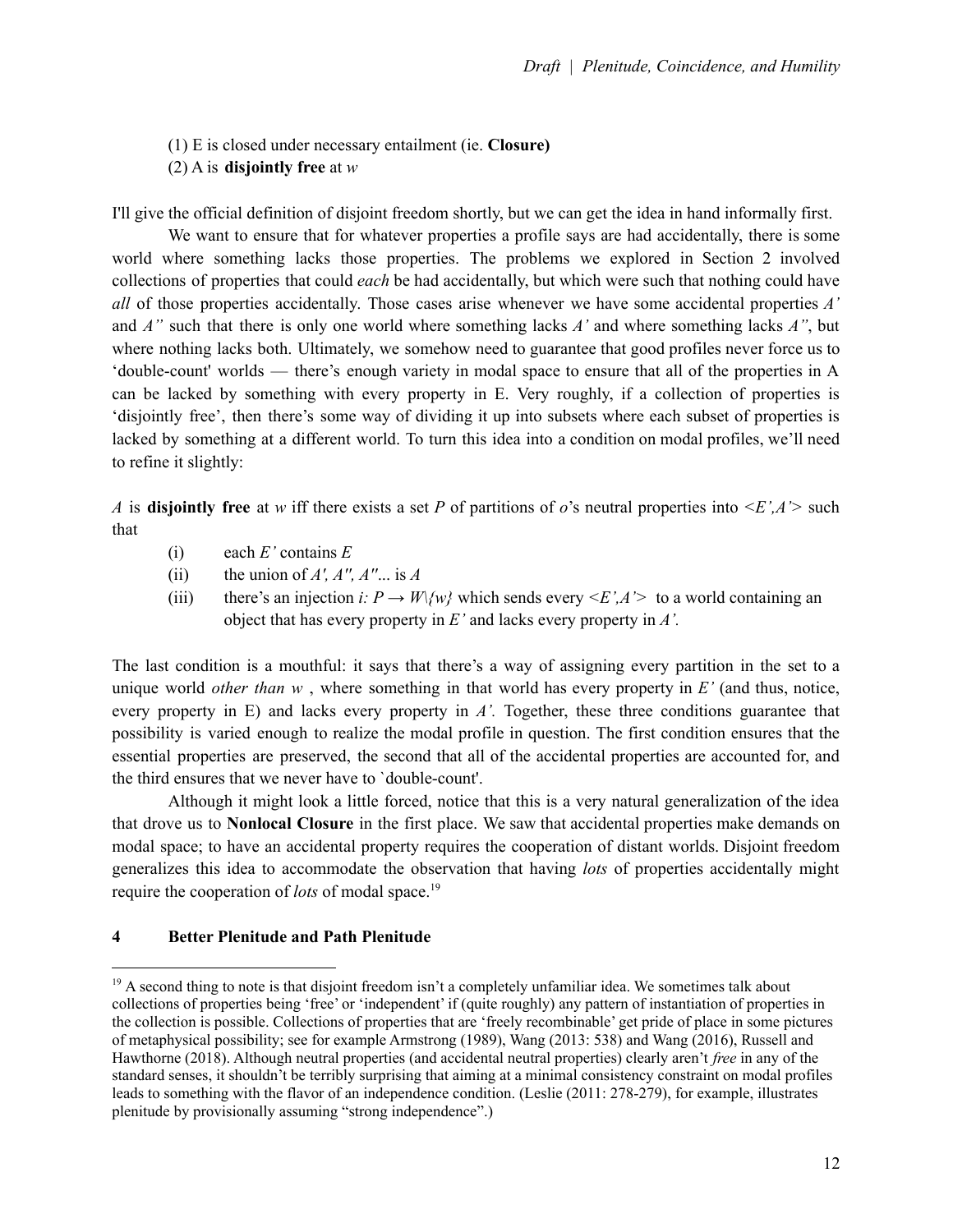Of course, we need *some* assurance that Better Plenitude won't subject us to scandal in the same way that Global Plenitude did. To that end, this section argues that Better Plenitude is true *if* Path Plenitude is. Recall, Path Plenitude is:

**Path Plenitude.** For every function *f* from worlds to individuals in those worlds, there's an object whose coincidence path is described by *f*.

Where, again, *f* describes o's coincidence path iff *o* coincides with *f(w)* wherever *f* is defined, and doesn't exist otherwise. I'll call these functions from worlds to individuals 'paths' or 'path functions'.

An equivalence with Path Plenitude will secure a number of important reassurances for those of us tempted by Better Plenitude. Since illuminating models of Path Plenitude are extraordinarily easy to come by, it will serve first and foremost as an assurance that Better Plenitude is consistent. But perhaps more importantly, it makes it much easier to see what picture of the world Better Plenitude commits us to — what *kind* of plenitude we're in for. After working through the equivalence, I'll return to some of these upshots in Section 5. Since there will be a few conditions to keep track of, here first is an informal picture of how the argument will go.

**If Path then Better.** We want to show that given something for every path, we have something for every good profile. So, for every *o, w*, we'll first associate every good profile *M* based on *o* at *w* with a path function such that  $f(w) = 0$ . Once we have a general recipe for associating every good profile *M* with some path function *f*, we'll show that *if* there is some *u* described by *f*, then *u* coincides with o and has *M* at *w*. And given Path Plenitude, every path describes something. So, given Path Plenitude, for every good profile *M*, there will be something with *M*.

**If Better then Path.** We want to show that given something for every good profile, we have something for every path. We show that for every path function *f* such that  $f(w) = 0$ , we can construct a good profile *M* based on *o* at *w*, such that if anything has *M*, it has a coincidence path described by *f*. This is the trickiest bit, but having shown it, the conclusion follows as before. Given Better Plenitude, every such *M* is had by something. So, given Better Plenitude, for every path function *f*, there's something with a coincidence path described by *f*.

Very trusting readers might skip to Section 5.

# **4.1 If Path then Better**

We first want to show that

For any world w and o in w , we can associate every good profile M based on o at w with a path function *f* such that  $f(w) = 0$ , such that if something has a coincidence path described by *f*, it has *M* at *w*.

Let  $M = \langle E, A \rangle$  be a good profile based on *o* at *w*. Since *M* is good, we know that *A* is disjointly free at *w*. That is, we know that there's a function *i* that assigns partitions  $\leq E'$ ,  $A$  to worlds containing objects that have every property in *E'* and lack every property in *A'*.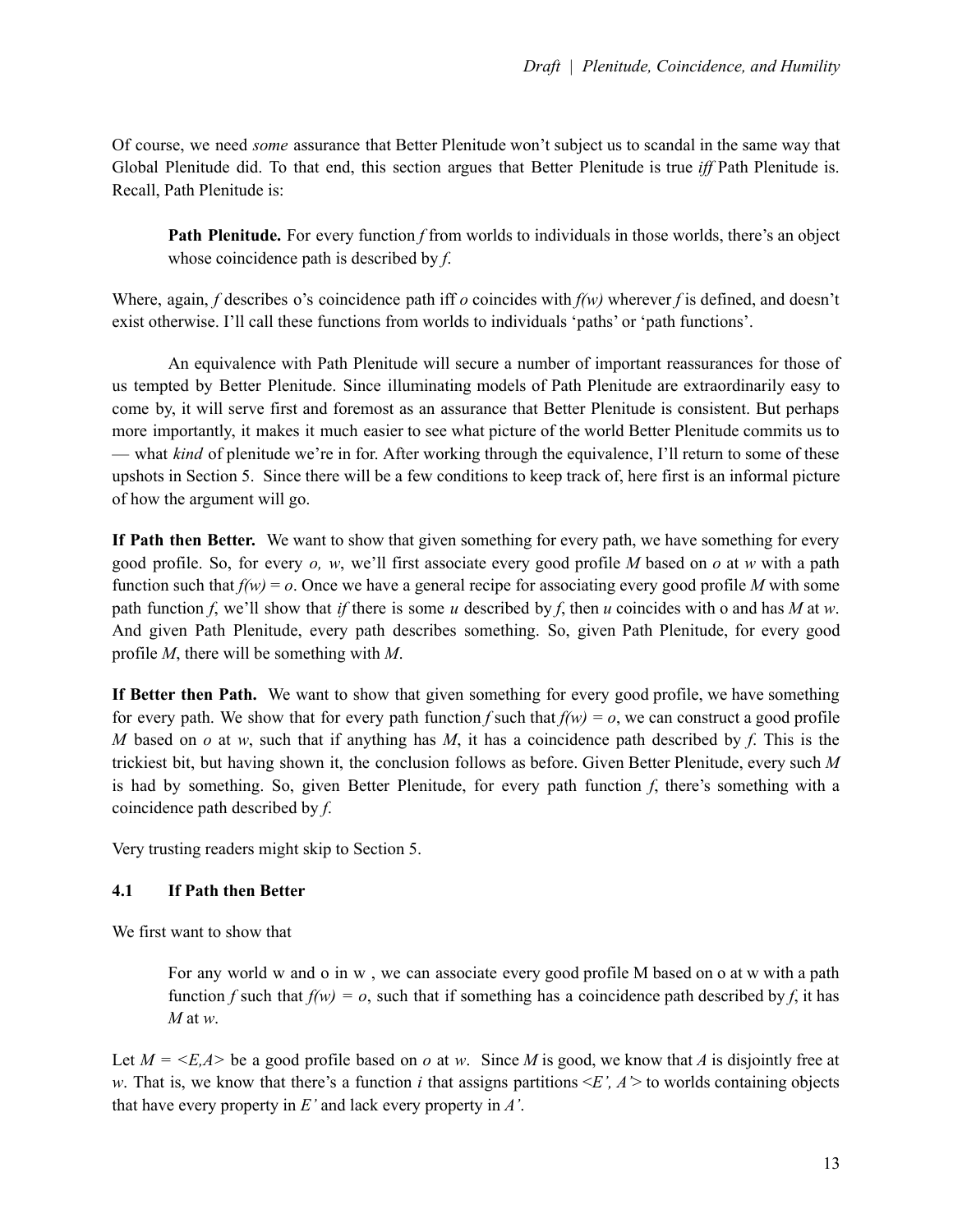Since we're working towards a function that picks out *objects* rather than worlds, we can define a new function *g* that chooses the object witnesses for *i* at each of those worlds. More carefully: when  $i(*E'*, *A'*) = w^*$ ,  $g(w^*) = v$  such that *y* is in  $w^*$  and has every property in *E'* and lacks every property in  $A'$  at  $w$ <sup>20</sup> (And is undefined iff *i* is undefined.) So, we define our path function as:

 $f(w) = o$  $f(w^*) = g(w^*)$  otherwise

This is a general recipe for associating any good profile with a path.

Now, assume Path Plenitude. We're going to show that given something for every path, we'll have something for every good profile. Let  $M = \langle E, A \rangle$  be some good profile based on some *o* in *w*. Using the recipe, we can associate *M* with a function *f* such that  $f(w) = 0$ . Given path plenitude, *f* describes the coincidence path of some *u* that is coincident with *o* at *w*. Now we need to convince ourselves that *u* has *M* – that is, that *u* has every property in *E* essentially and every property in *A* accidentally.

Note first that because *u* coincides with *o* at *w*, *u* has every property in *E* and in *A* at *w*. To show that *u* has every property in *E* essentially, we need to show that *u* has every property in *E* at every other world where it exists — that is, at every world where *f* is defined. By construction,  $f(w^*) = g(w^*)$  at every world other than *w*. So, if *u* exists at *w\**, *u* coincides with *g(w\*).* But also by construction, every *g(w\*)* has every property in *E* at  $w^*$ , as does anything coincident with it — namely, *u*. So, if *u* exists, *u* has every property in *E*. To show that *u* has every property in A accidentally, we need to show that for any property *F* in *A*, possibly *u* exists and isn't *F*. By disjoint freedom, there's some partition  $\leq$   $R$ ',  $A$ '> such that *F* is in *A'* and there's some world *w\** where something lacks every property in *A'*. By construction, g(w\*) is such an object. And again, because F is neutral and *u* coincides with  $g(w^*)$  at  $w^*$ , *u* exists and isn't F at  $w^*$ .

So, *u* has *M* at *w.* Thus for any good *M* based on *o* at *w*, we've shown that given Path Plenitude, there's something coincident with *o* at *w* which has *M*. This is just Better Plenitude.

## **4.2 If Better then Path**

We first want to show that

For any path function *f* such that  $f(w) = o$ , we can construct a good profile M based on o at w such that if anything has *M*, it has a coincidence path described by *f*.

This time, we need a recipe for associating each path function with a good profile. Given a path function *f* such that  $f(w)=o$ , we define a special property *F*:

<sup>&</sup>lt;sup>20</sup> For some  $i(\leq E', A'>) = w^*$ , could there be non-coinciding *y* and *z* in  $w^*$  such that both have every property in *E'* and lack every property in  $A$ <sup>'?</sup> If so, there wouldn't be a unique object witness to chose at  $w^*$ , and so our recipe for *M* wouldn't determine a path. But *o*'s neutral properties at *w* include *not (w\* and coincident with y)* as well as *not (w\* and coincident with z).* At *w\*, y* lacks the former property and has the later, whereas *z* has the former property and lacks the latter, so they won't be eligible to witness the same partition of *o*'s neutral properties.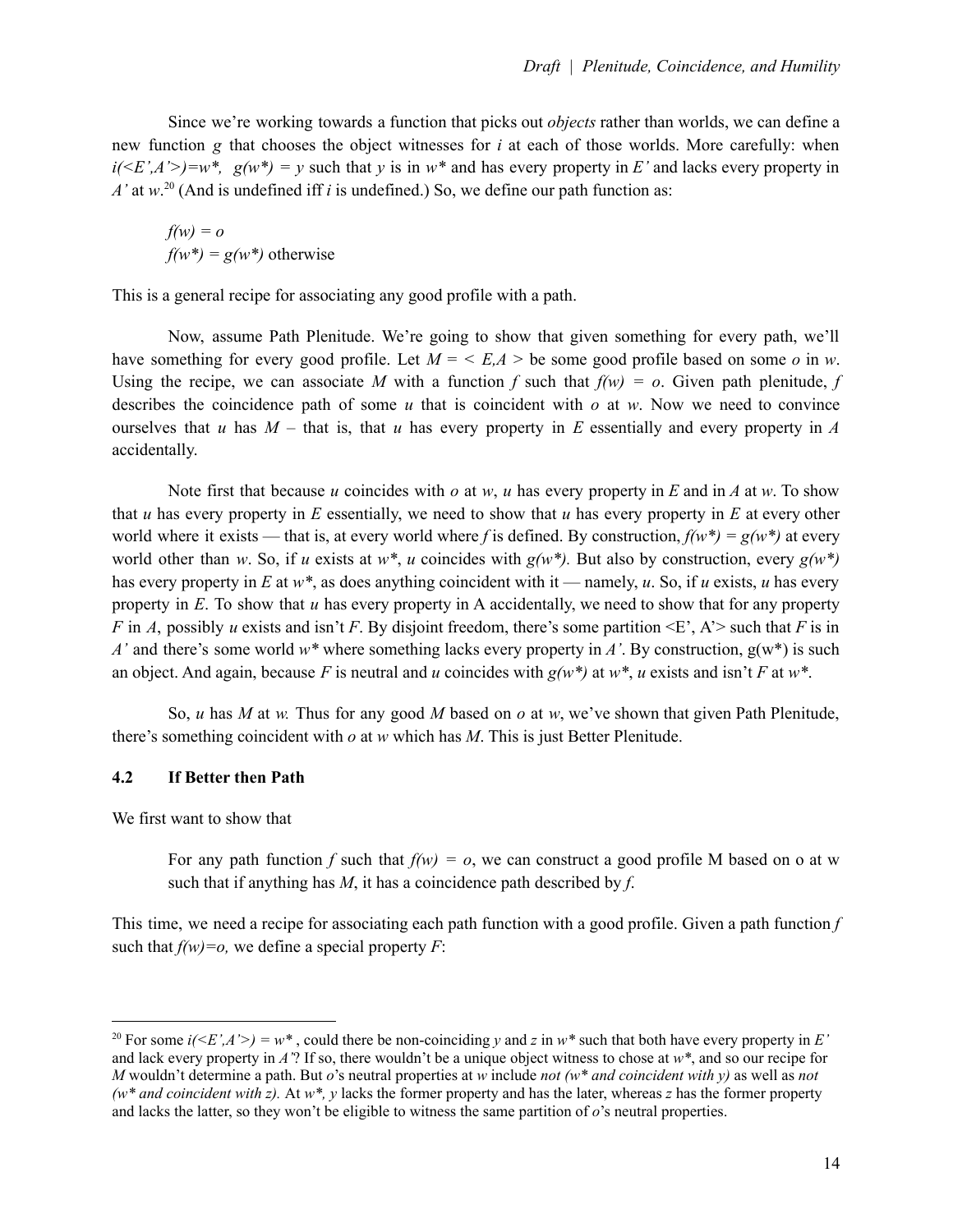F: (coinciding with f(w) and W) or (coinciding with f(w<sub>i</sub>) and W1) or (coinciding with f(w<sub>i</sub>) and *W1)*....

for every *w* where *f* is defined. Since  $f(w) = o$ , *F* is a neutral property of *o* at *w*. For notational convenience, we'll call the set of *o*'s neutral properties *N*. Let *M* be a profile based on *o* at *w* defined as follows:

*E*: every property in *N* necessarily entailed by *F A*: *N - E*

The first thing to show is that *M* is good. *E* is clearly closed under necessary entailment, so really we just need to show that A is disjointly free. There are few conditions to work through, but throughout the remainder of the argument we'll capitalize on the fact that *f* is a well-behaved path function (eg. *f* picks out at most one individual at each world where it is defined) to show that A is similarly well-behaved.

Consider the following set P of partitions of N. For each world  $w^*$  distinct from w such that  $f(w^*)$  is defined, we include  $\leq E$ ,  $A$ '> such that:

 $E'$ :  $N - A'$ *A'*: every property in *N* lacked by *f(w\*)* at *w\**

Notice that *E'* is just the set of *all* of the properties from *N* that  $f(w^*)$  has at  $w^*$ , and so this will include every property in *E*. By the construction of *E*, *E* contains all and only the properties entailed by *F*. Because *F* is a neutral property of  $f(w^*)$  at  $w^*$ , we know that  $f(w^*)$  has every property entailed by  $F$  and thus, in turn, has every property in *E*.

The second condition of disjoint freedom requires that the union of all of the *A'* s is *A*. First, notice that if G is in A, then G is not entailed by F. So, there's some *z, w\** such that z that is *F* and not *G* at *w*<sup>\*</sup>. Given how we've defined the special property *F*, if *z* is *F* at *w*<sup>\*</sup>, then *z* coincides with  $f(w^*)$  at  $w^*$ . So, by the construction of P, there's some  $\leq E'$ , A' in P such that G is in A'. The other direction is easier: if a property *G* is in *A'* for some  $\leq E'$ ,  $A' >$  in *P*, then there's some  $w^*$  and  $f(w^*)$  such that  $f(w^*)$  lacks *G* at *w\**. Again by the definition of the property *F*,  $f(w^*)$  has *F* at  $w^*$ , and so  $f(w^*)$  has *F* and lacks *G* at  $w^*$ . Thus, *F* doesn't entail *G*, and so *G* is in *A*.

Finally, we need to establish that there's an injection *i* that sends every  $\langle E', A' \rangle$  to a world (distinct from w) containing something that has every property in *E'* and lacks every property in *A'*. But by our construction, every *<E',A'>* is already associated with a unique world *w\** which is distinct from *w,* and moreover contains something that has every property in  $E'$  and lacks every property in  $A'$  — namely, *f(w\*)*. <sup>21</sup> So, *M* is good.

Thus, we have a recipe for associating any path function *f* with a good profile.

<sup>&</sup>lt;sup>21</sup> Notice that we'll never wind up with the same partition associated with two distinct worlds. For any  $w<sub>1</sub>$  where *f* is defined,  $f(w_i)$  lacks the property *being such that*  $\sim W1$ , but for any other  $f(w_i)$  where f is defined,  $f(w_i)$  has that property. So, the partition  $\leq E$ ',A'> for  $w_1$  and  $\leq E$ '',A''> for  $w_2$  won't be the same. Thanks to Cian Dorr and Wade Hann-Caruthers for related discussion.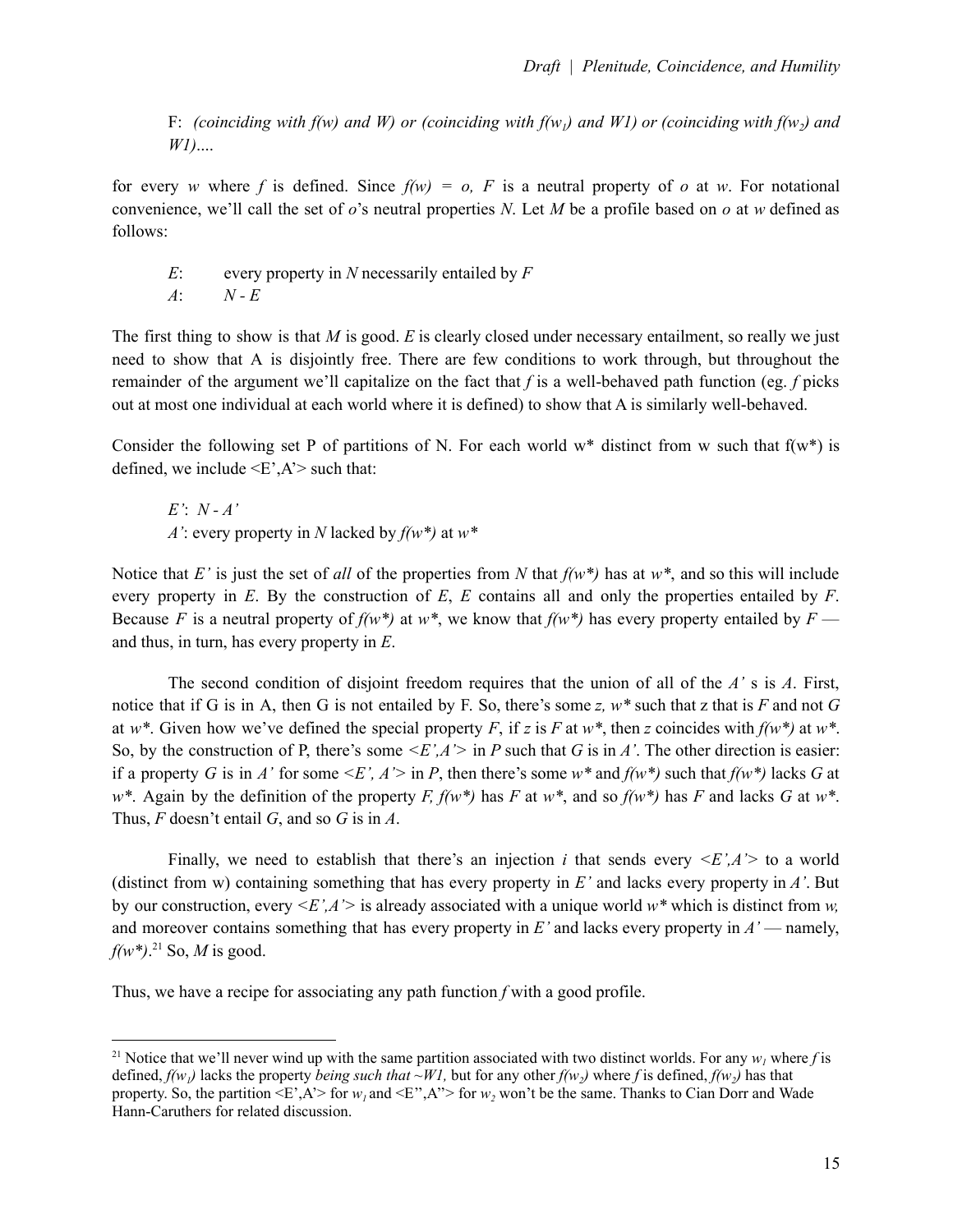We now want to show that if something coincident with *o* at *w* has *M*, it has a coincidence path described by *f.* Given Better Plenitude, there is some *u* coincident with *o* at *w* which has *M*. Let *g* be a function describing *u*'s coincidence path. Once again, notice that there's a special neutral property of both *o* and *u* at *w*:

G: (coinciding with  $g(w)$  and W) or (coinciding with  $g(w_i)$  and WI) or (coinciding with  $g(w_i)$  and *W1)*....

Because *g* describes *u*'s coincidence path, *u* has *G* essentially. Since *u* has *M*, *u* also has *F* essentially. So, for all *w*∗ if u exists at *w*∗, then *u* coincides with *f(w*∗*)* and *g(w\*).* So at every world *w\** where *u* exists, *f* describes *u*'s coincidence path. We only need to check that *f* doesn't 'overstep' *u*'s coincidence path; in other words, that there aren't worlds where f is defined but g is not. But since  $u$  has  $G$  essentially,  $G$  is in E, and so by the construction of *M*, *F* entails *G*. So, in particular, if *f* is defined at a world, *g* is. So: *u* has a coincidence path described by *f*.

We've shown that for any path *f* such that  $f(w) = o$ , we can construct a good modal profile M based on *o* at *w* such that if anything has *M* at *w*, it has a coincidence path described by *f*. Thus for any path *f*, we've shown that given Better Plenitude, there's something with a coincidence path described by *f.* This is just Path Plenitude.

# **5 Better Plenitude, Humility, and Essence Closure**

The equivalence between Better Plenitude and Path Plenitude can do a lot for us. For one thing, it provides a means of filling out the path approach with a much fuller account of essentialist modal profiles, and so of connecting path-pictures to some of the thornier questions about essence and accident. But perhaps even more importantly, the equivalence provides a *really* clear picture of what the world looks like given Better Plenitude.

This makes it much easier to identify further connections. So, for example, consider something like the formulation of plenitude given in Yablo (1987, forthcoming). Where a *categorical condition in w* is "the combined categorical properties there of some *y* existing in *w*", we can think of modal profiles instead as functions from worlds to categorical conditions in those worlds. (I'm calling this "Yablo*ish*" plenitude because my 'path' style formulation and reference to 'categorical careers' is unofficial, and I have omitted his assumption that each modal profile is *uniquely* instantiated.)

**Yablo***ish* **Plenitude.** For every function *f* from worlds to categorical conditions in those worlds, there's something whose categorical career is described by *f*.

A function *f* describes *o*'s categorical career iff *o* exists in all and only the worlds where *f* is defined, and *f(w)* exactly characterizes all of *o*'s categorical properties there. Yablo describes the categorical properties as those that are had by *x* "independently of what may be going on with *x* in other worlds". If the categorical properties are just the neutral properties, then the picture of the world given by Better Plenitude is *also* described by Yabloish Plenitude. 22

<sup>&</sup>lt;sup>22</sup> We also have a bridge to plenitude principles with the structure of those in Dorr et al(2021). The translation into their terminology isn't immediate, since there are a number of differences between their framework and ours — for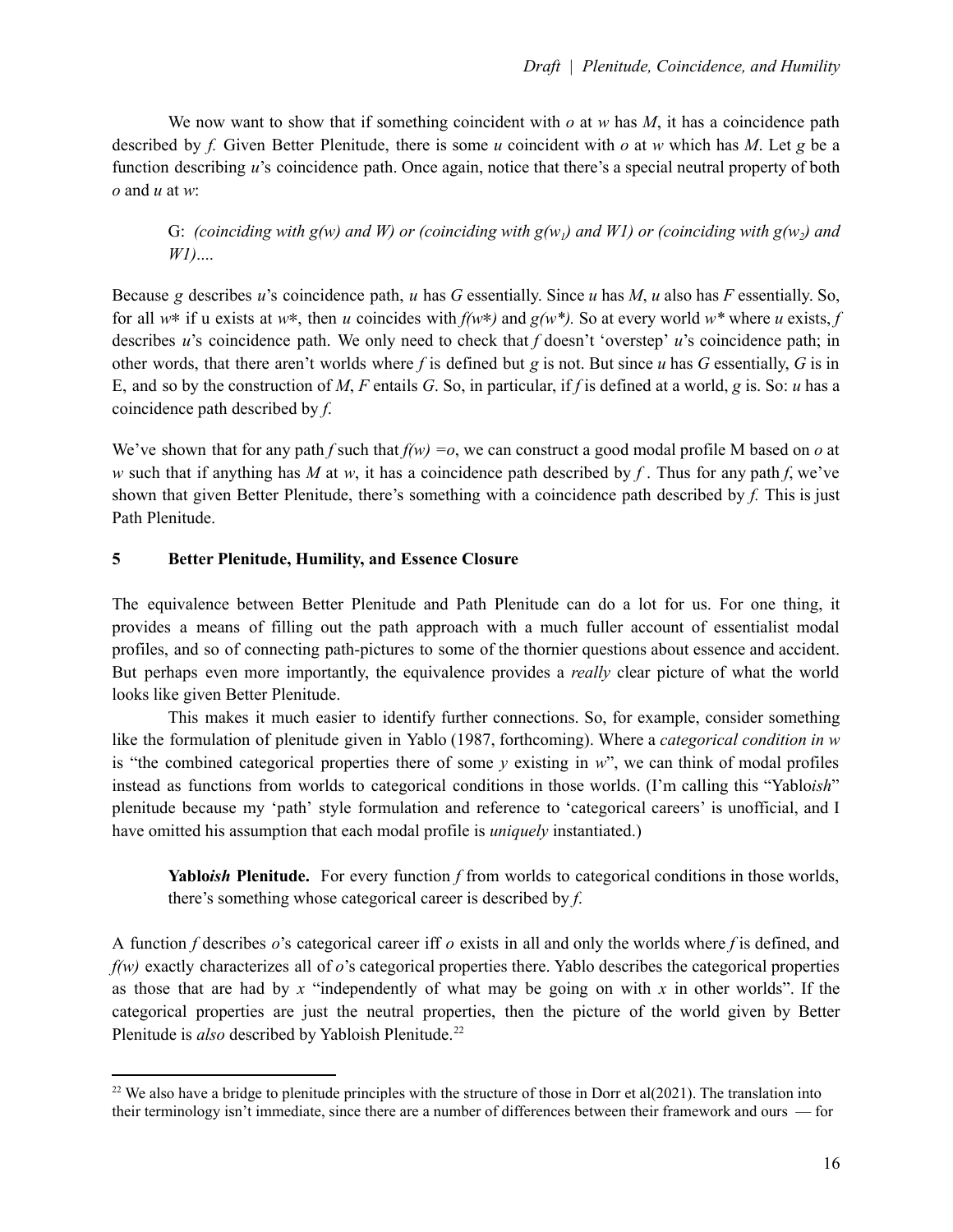The connection with path plenitude also makes a crucial choicepoint especially vivid. Unlike its predecessors, Better Plenitude drops the **Essence Closure** condition. Again, that is:

**Essence Closure.** If *F* entails being *essentially F*, *F* is in *E.*

As I noted in Section 1, the minimal closure condition in Better Plenitude already guarantees that if a neutral property is necessarily had by everything, then it is had essentially according to every good profile. But consider pictures where there are neutral properties that aren't necessarily had by everything, but which are had essentially if at all. For example:

**Location.** Necessarily, if something is located, it is essentially located.

Suppose (contentiously!) that it is possible that not everything has a location. Then *being located* isn't a necessarily universal property. But if being located is nonetheless a neutral property, then Better Plenitude is inconsistent with **Location**: there will be things that have locations, but only accidentally so.

This is a kind of failure of humility, in that Better Plenitude rules out an otherwise consistent hypothesis about neutral properties. <sup>23</sup> And Location isn't at all a special case here! Let's say that *F* is a "nontrivial essence" if *F* is a non-universal neutral property that possibly something lacks, but which is had essentially if at all. So: Better Plenitude is incompatible with *any* nontrivial essences. Put another way, Better Plenitude gives us Accident:

**Accident.** If *F* is a neutral property such that possibly something is *F* and possibly something is not  $F$ , then possibly something is accidentally  $F^{24}$ 

**BoPish Plenitude.** Every neutral unrepeatable property describes something.

Where a property F is *unrepeatable* iff necessarily, if *x* and *y* are both F, *x* coincides with *y.* Taking our cue from before, a property *F* 'describes' *x* when *x* coincides with anything *F* if there is any *F*, and doesn't exist otherwise. If we restrict attention to properties that are possibly instantiated, I believe that BoPish Plenitude is equivalent to Path Plenitude. (See especially the discussion of Coincidence Plenitude in Dorr et al (2021: 271-272).

<sup>24</sup> The difficult case here, as usual, will be properties like 'shaped' like  $H$ : <sup>23</sup> Namely: *being located* is a neutral property, and possibly some things coincide with themselves and are not located. Notice that someone committed to understanding 'coincidence' as *spatiotemporal* coincidence will either say that in fact everything *does* have a location (and so *being located* is a universal property after all) or will deny that everything coincides with something. Denying the latter is especially costly in the present context.

## *H: being such that either ~w1 or (w1 and G)*

Where G is a neutral property that some things at *w* have and some things at *w1* lack. As usual, any of the Gs at  $w1$ must have *H* essentially, and of course everything else at *w1* doesn't have *G* at all. But *if* I'm right that Better Plenitude is equivalent to Path Plenitude, then we know that there is something in some *other* world *w2* which is *H* at *w2* and takes a "path" through one of the non-Gs at *w1.* That is: something at *w2* which is accidentally *H.* Importantly, **Actual Accident** doesn't follow from Better Plenitude:

**Actual Accident.** If *F* is a neutral property such that possibly something is *F* and possibly something is not *F*, then something is accidentally *F*.

example, they allow for objects that exist but don't coincide with themselves. But the following is broadly in the spirit of their approach: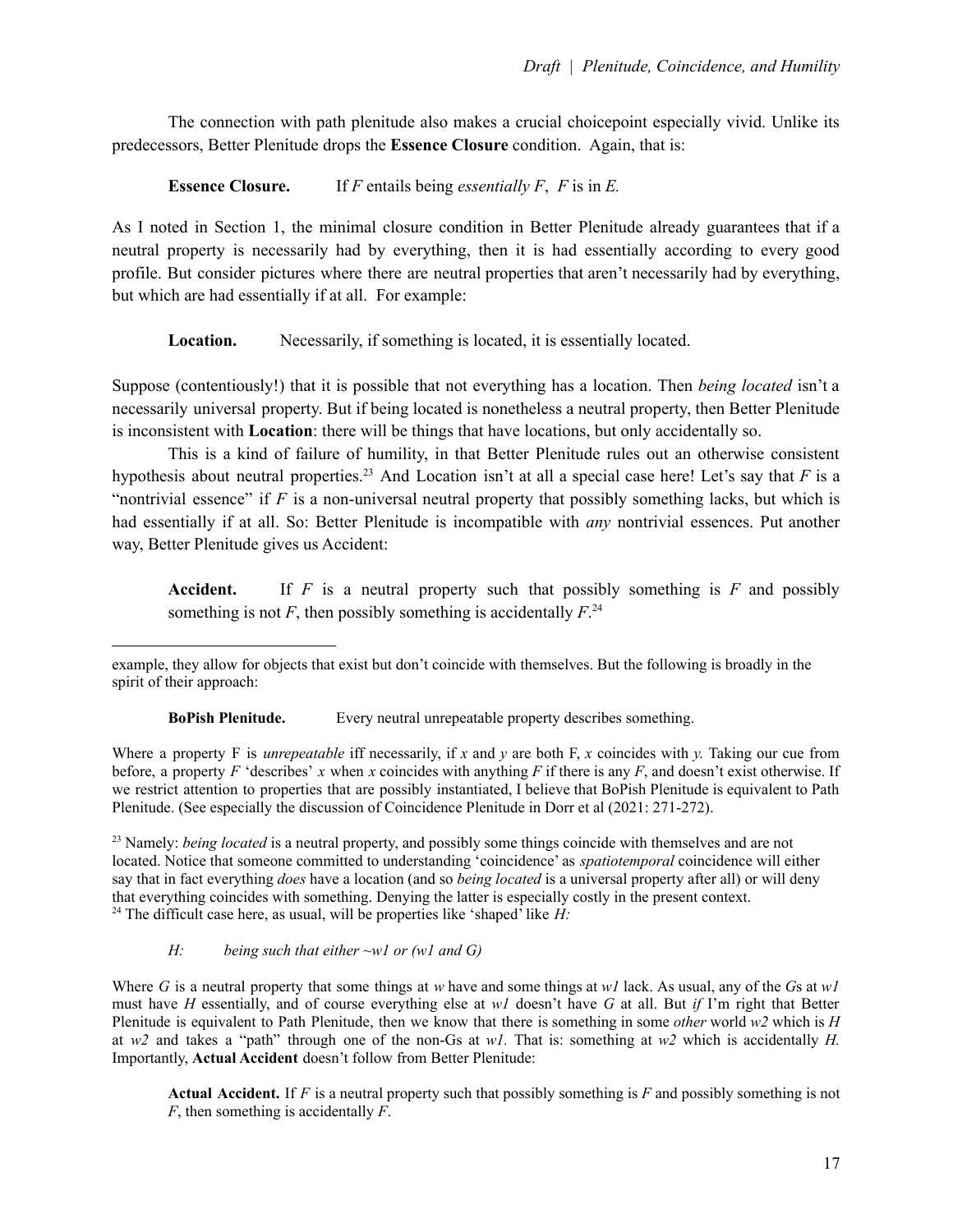(The equivalence with Path Plenitude makes this especially easy to see, at least if we allow ourselves to indulge in some picture-thinking. Think of neutral properties as describing regions of modal space. An object with a coincidence path that 'passes through' a property region in some world has that property accidentally there. An object with a coincidence path that always stays inside of a property region has that property essentially. Nontrivial essences are property regions with enforced borders: contra Path Plenitude, *nothing* has a path that merely passes through them.)

The addition of Essence Closure to Better Plenitude would give us a plenitude principle that doesn't entail **Accident**, and is compatible with nontrivial essences. The resulting principle opens up a theoretical space that is otherwise difficult for a plenitude-lover to occupy. She can take seriously hypotheses like **Location**, but also *much* more controversial packages of commitments: for example, that *having moral worth* is a neutral property, and that anything with moral worth has it essentially. <sup>25</sup> Better Plenitude with Essence Closure is, in this sense, more humble than Better Plenitude alone. It comes much closer to saying *nothing more or less* than that coincident things "differ as widely as possible" in their modal properties.

But here the lesson of Section 2.3 looms, I think: this kind of humility comes at a *really* significant trade off of another value central to plenitude. Essence Closure raises a question that I haven't the foggiest idea how to answer: which (nontrivial, neutral) properties are had essentially if at all? As I've already suggested, part of the attraction of plenitude is the promise that answers to difficult questions about essence and accident might follow *merely* from limitative constraints on ontology. Making room for substantive essences would earn us humility, but in so doing we would surrender a different kind of metaphysical modesty.

## **5 Concluding Remarks**

When the dust settles on a scandal (in the dramas, remember) usually a big decision follows close behind: someone has established a new line of inheritance, someone is heading off to France, or there's a proposal on the horizon. I'm afraid that here I'll depart from the tropes, because I remain deeply ambivalent about this final choicepoint. We're left with a much larger question about the aims of plenitude: do we *just* want to 'max out' variation between coincidents, or do we want the kind of decisive abundance promised by Path Plenitude? The choice, as I currently see it, is between an approach to ontology where we aim for principles that are humble about how the rest of the metaphysics might turn out — leaving space for more substantive constraints on what there is — and an approach to ontology that instead enshrines a different kind of modesty about metaphysics. On the latter approach, we're not wholly *humble* when it comes to hypotheses that would themselves overstep our metaphysical sensibilities. I'm still not sure which virtue to chase. Nonetheless, we've still made some incremental progress. I've tried to offer a diagnosis that unifies some puzzling challenges for Global Plenitude — among them, worries about *Whimsy-*like cases and worries about contingent coincidence. I've also argued that the essentialist approach can do *much* better than Global Plenitude, and that the resulting view can be fruitfully connected to other work on plenitude. The result is, I hope, a somewhat better sense of the character of plenitude feathers and all.

<sup>&</sup>lt;sup>25</sup> This package of commitments is connected to the sprawling debate about 'personites'; short-lived entities that essentially coincide with persons. See for example Johnston (2016a, 2016b) and Olson (2010).